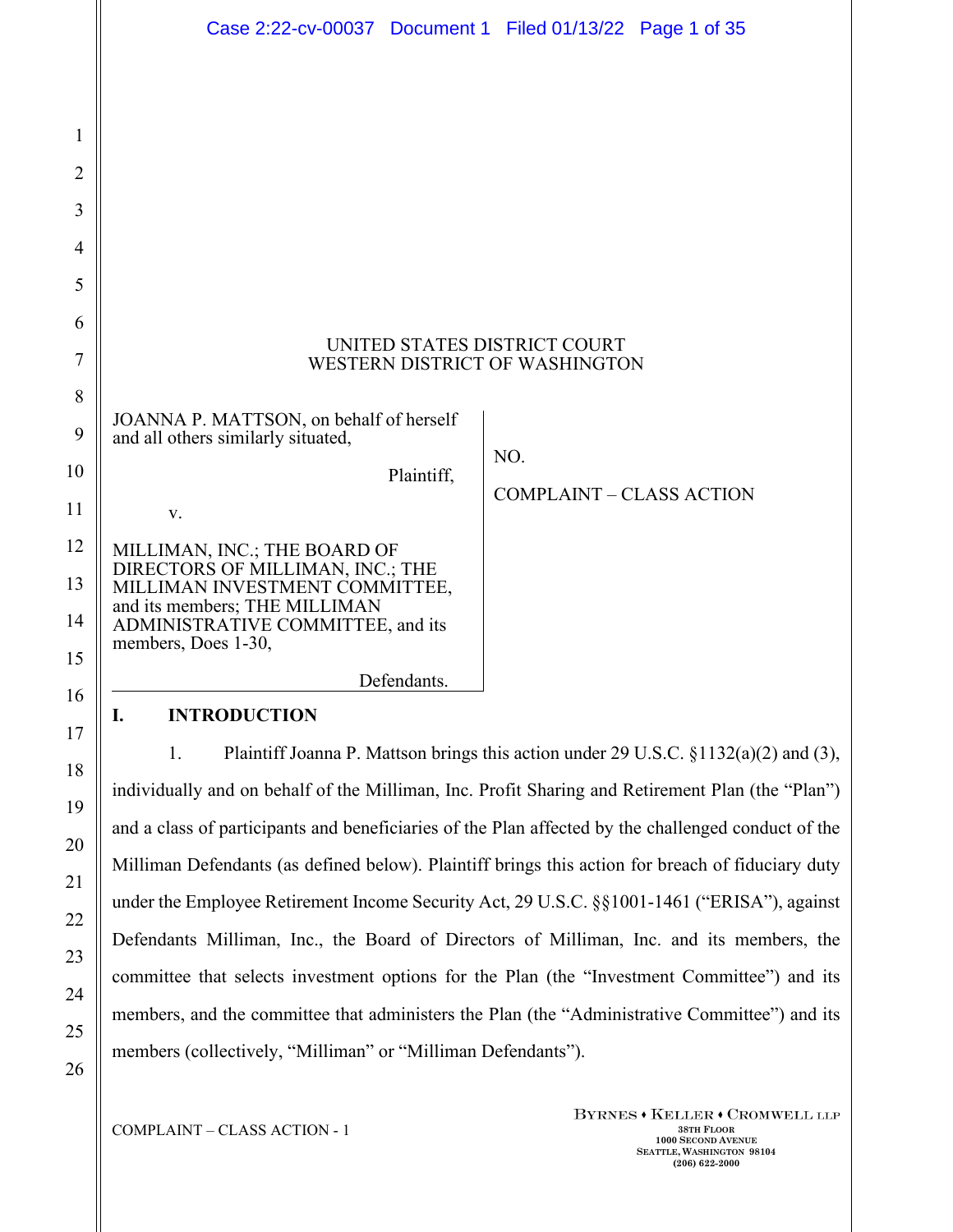2. The Milliman Defendants are fiduciaries of the Plan. Accordingly, when constructing an investment line-up for the Plan, Milliman must independently investigate and regularly monitor each of the Plan's investment options with the care and skill of a prudent investor. The Milliman Defendants breached their fiduciary duty by failing to prudently monitor and failing to remove three of the Plan's poorly performing investment options.

3. The Investment Committee is one of the Plan's fiduciaries that designates the investment options available under the Plan. The Investment Committee selected a suite of target risk funds: the Unified Trust Wealth Preservation Strategy Target Growth Fund (the "Aggressive Fund"), Unified Trust Wealth Preservation Strategy Target Moderate Fund (the "Moderate Fund"), and Unified Trust Wealth Preservation Strategy Target Conservative Fund (the "Conservative Fund") as three investment options for Plan participants (together, the "Unified Funds").

4. The Unified Funds represent a series of risk-based asset allocation funds that the Unified Trust Company offers exclusively for defined contribution and defined benefit plans. The Unified Funds are "target risk funds" (also known as "lifestyle funds"), which is a type of fund designed to "target" a predetermined risk level that reflects an investor's tolerance to risk.<sup>[1](#page-1-0)</sup>

5. The Unified Funds allocate their assets across a mix of equity securities, bonds, or cash based on the desired level of target risk. The higher the tolerance for risk, the higher the allocation is to equity securities.

6. In 2013 the Milliman Defendants placed the three Unified Funds on the Plan. Having only been launched in November 2012, the Unified Funds were brand new, had no investment track record, and were untested.

<span id="page-1-0"></span><sup>&</sup>lt;sup>1</sup> A target "risk" fund, which targets a particular risk level, should not be confused with a target "date" fund, which targets the investor's anticipated retirement date. A target risk fund remains at its targeted risk level for the life of the fund  $-i.e.,$  if it is an aggressive fund, it remains aggressive. The portfolio of a target date fund, by contrast, gradually evolves over time from a more aggressive risk allocation to a more conservative risk allocation as the fund moves closer to the target date (i.e., the investor's planned retirement date).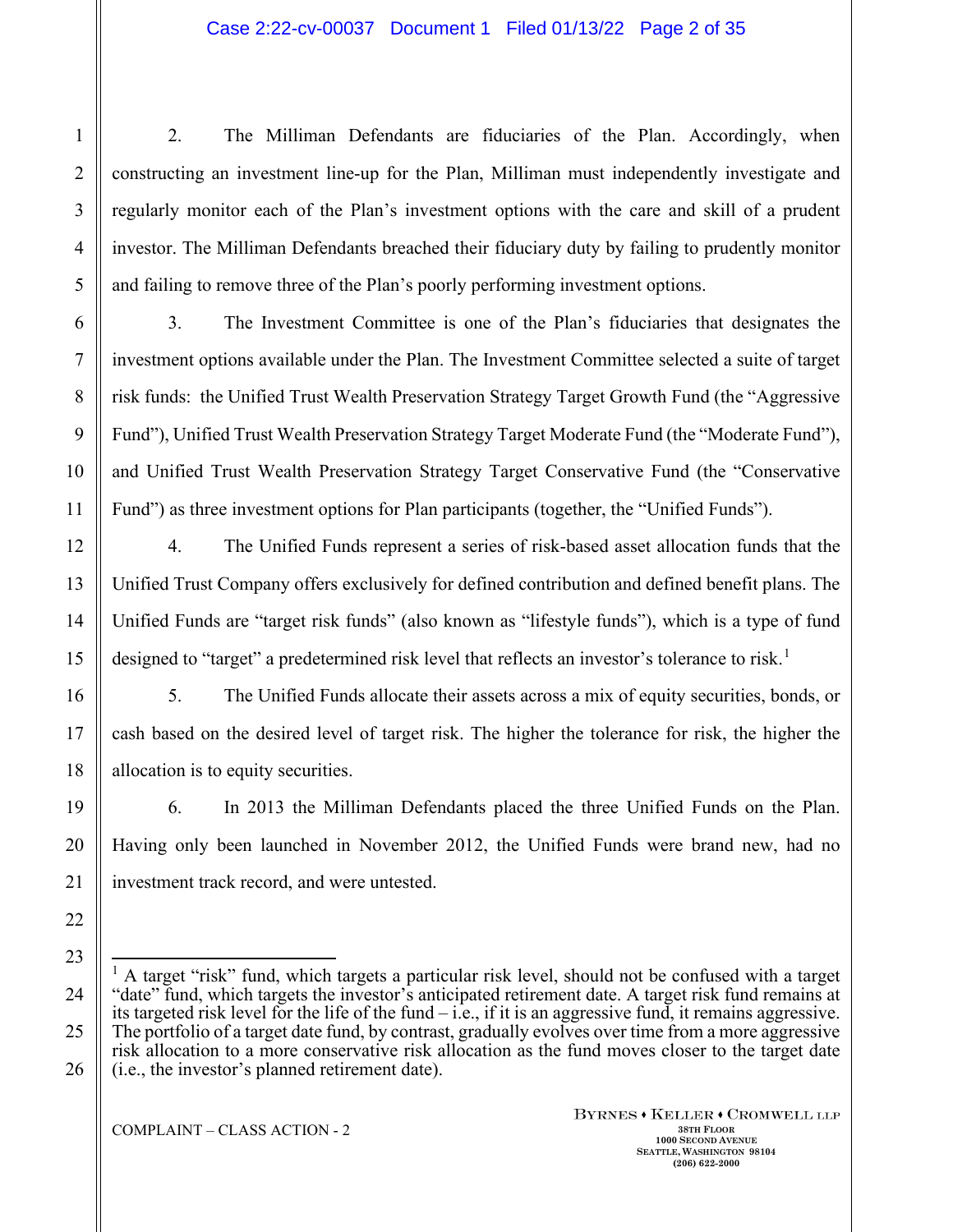7. By the end of 2013, the Plan was the sole investor in the Moderate and Conservative Funds and represented about 97% of the assets of the Aggressive Fund, according to Department of Labor ("DOL") filings.

8. Milliman's investment adviser affiliate, Milliman Financial Risk Management LLC, is the sub-adviser to the Unified Funds offered by the Plan.

9. During the nine years since their introduction to the Plan in 2013, the Unified Funds have significantly underperformed meaningful benchmarks, which include both benchmark indexes (including the index preferred by the Unified Funds' investment manager itself) and comparable target risk funds.

10. For example, in the nine years since 2013, the Aggressive Fund underperformed one of its key investment benchmarks, the Morningstar Aggressive Target Risk Index, every single year except 2018. Likewise, the Moderate Fund also underperformed one of its key investment benchmarks, the Morningstar Moderately Aggressive Target Risk Index, every single year except 2018.

11. But mere underperformance is not the whole story -- the depth and breadth of the underperformance is as jarring as it is incomprehensible. Since January 1, 2013, the Aggressive Fund's investment return underperformed a key investment benchmark by a cumulative total of over  $62\%$ ; and it ranks in the bottom  $90<sup>th</sup>$  percentile among the funds in its peer universe, according to the highly regarded financial services and research firm, Morningstar, Inc. (hereinafter, "Morningstar" $)^2$  $)^2$ . In the investment world, this level of underperformance cannot be justified.

12. Despite this abysmal record of significant underperformance year-after-year, and a marketplace teeming with hundreds of better performing investment options, the Milliman Defendants did not remove any of the Unified Funds from the Plan.

<span id="page-2-0"></span><sup>&</sup>lt;sup>2</sup> Morningstar is the leading provider of independent investment research products (e.g., data and research insights on managed investment products, publicly listed companies, and private capital markets) for individual investors, financial advisors, asset managers, retirement plan providers and sponsors, and institutional investors in the private capital markets in North America, Europe, Australia, and Asia.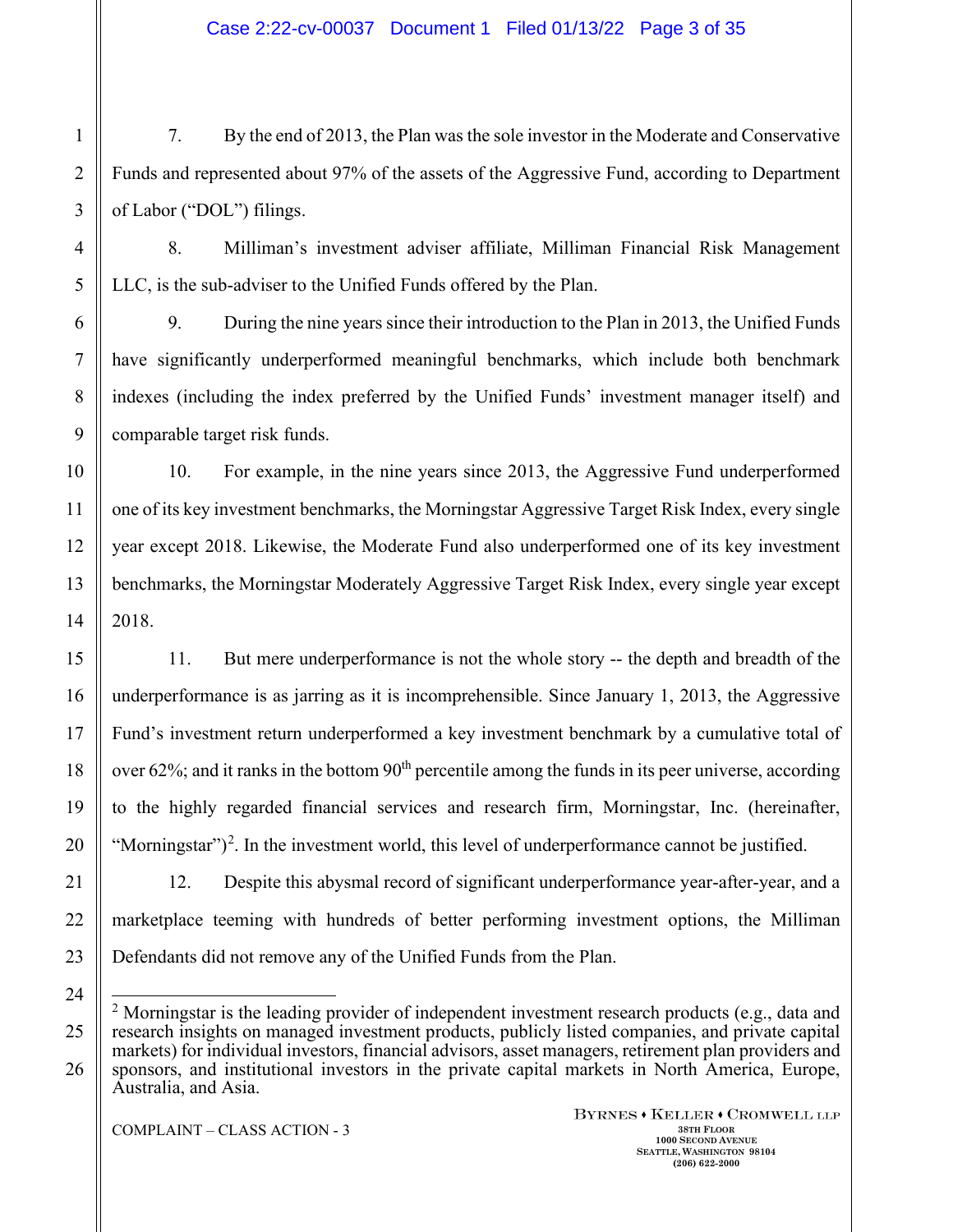1

2

3

4

5

6

13. The Milliman Defendants' ongoing decision to take no action is both imprudent and injurious to the Plan and its participants, including Plaintiff Mattson.

14. Over the last five-year period<sup>[3](#page-3-0)</sup>, the three Unified Funds have performed worse than

15. No prudent investor would have sat idly by in the face of such underperformance.

16. This failure to act has had devastating consequences for participants' retirement accounts. To date, these Unified Funds have taken in nearly a quarter billion dollars of retirement investments from Plan participants. The Milliman Defendants' imprudent decision to retain the Unified Funds has simultaneously impaired the Plan's overall investment performance and squandered millions in participants' retirement savings.

70% to 90% of funds within their recognized peer universe, according to Morningstar.

17. To remedy Milliman's breach of fiduciary duty, Plaintiff brings this action under 29 U.S.C. §1132(a)(2) and (3), individually, on behalf of the Plan, and as a representative on behalf of a class of participants and beneficiaries of the Plan to enforce the Milliman Defendants' personal liability under 29 U.S.C. §1109(a), to make good to the Plan all losses resulting from each breach of fiduciary duty occurring during the time period from January 13, 2016 to the date of judgment (the "Class Period"). In addition, Plaintiff seeks such other relief for the Plan as the Court may deem appropriate.

**II. PARTIES**

**A. Plaintiff**

18. Joanna P. Mattson brings this suit in a representative capacity on behalf of the Plan pursuant to 29 U.S.C. §1132(a), seeking appropriate relief under 29 U.S.C §1109 to protect the interests of the entire Plan. Plaintiff Mattson was a participant in the Plan, as defined in 29 U.S.C. §1002(7), during the Class Period. Plaintiff Mattson suffered individual injury by investing in the Plan's poorly performing Wealth Preservation Strategy Target Risk Moderate Fund.

<span id="page-3-0"></span><sup>3</sup> Because the Unified Funds have not been in existence for ten-years, peer rankings for the tenyear period are unavailable.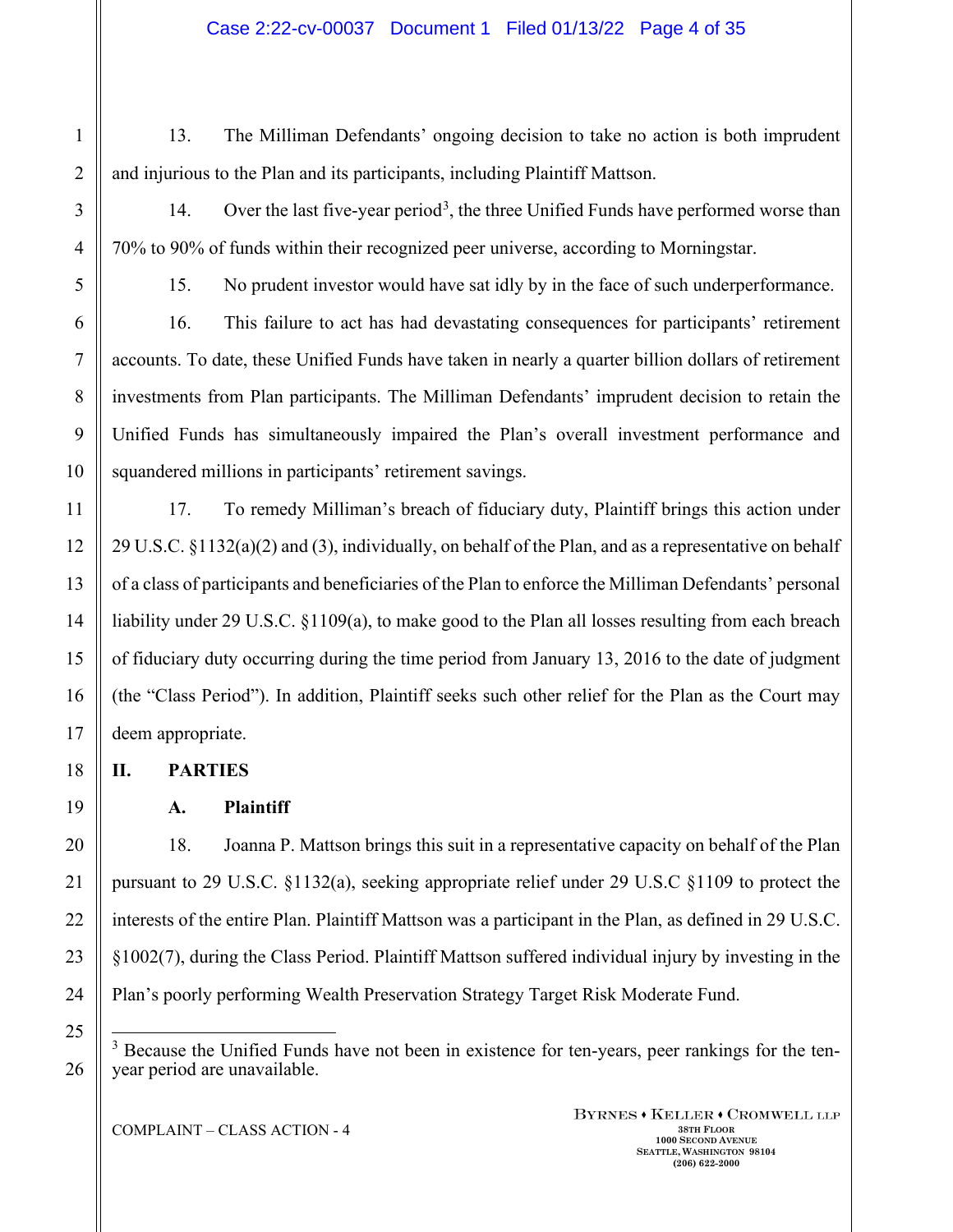### **B. Defendant**

19. Milliman, Inc. is headquartered in Seattle, Washington, and is an independent risk management, benefits, and technology firm with offices in major cities around the globe. Milliman, Inc. is the Plan's sponsor. Milliman, Inc. acts through a Board of Directors.

20. The Investment Committee is responsible for designating the investment options available under the Plan. Current and former members of the Investment Committee are fiduciaries of the Plan under 29 U.S.C. § 1002(21)(A) because they exercised discretionary authority and/or discretionary control respecting management of the Plan.

21. The Administrative Committee administers the Plan. Current and former members of the Administrative Committee are fiduciaries of the Plan under 29 U.S.C. § 1002(21)(A) because they exercised discretionary authority and/or discretionary control respecting management of the Plan.

22. Because Plaintiff is currently unaware of the identities of the individual members of the Board of Directors, the Investment Committee, and the Administrative Committee, those individuals are collectively named as Defendants Does 1-30. Plaintiff will substitute the real names of the Does when they become known to Plaintiff. To the extent the Milliman Defendants delegated any of their fiduciary functions to another person or entity, the nature and extent of which has not been disclosed to Plaintiff, the person or entity to which the function was delegated is also a fiduciary under 29 U.S.C. § 1002(21)(A) and thus alleged to be a Doe Defendant.

# **III. JURISDICTION, VENUE, AND STANDING**

23. This Court has exclusive jurisdiction over the subject matter of this action under 29 U.S.C.  $\S 1132(e)(1)$  and 28 U.S.C.  $\S 1331$  because it is an action under 29 U.S.C.  $\S 1132(a)(2)$  and (3).

24. This District is the proper venue for this action under 29 U.S.C.  $\S$  1132(e)(2) and 28 U.S.C. § 1391(b) because it is the District in which the subject Plan is administered and where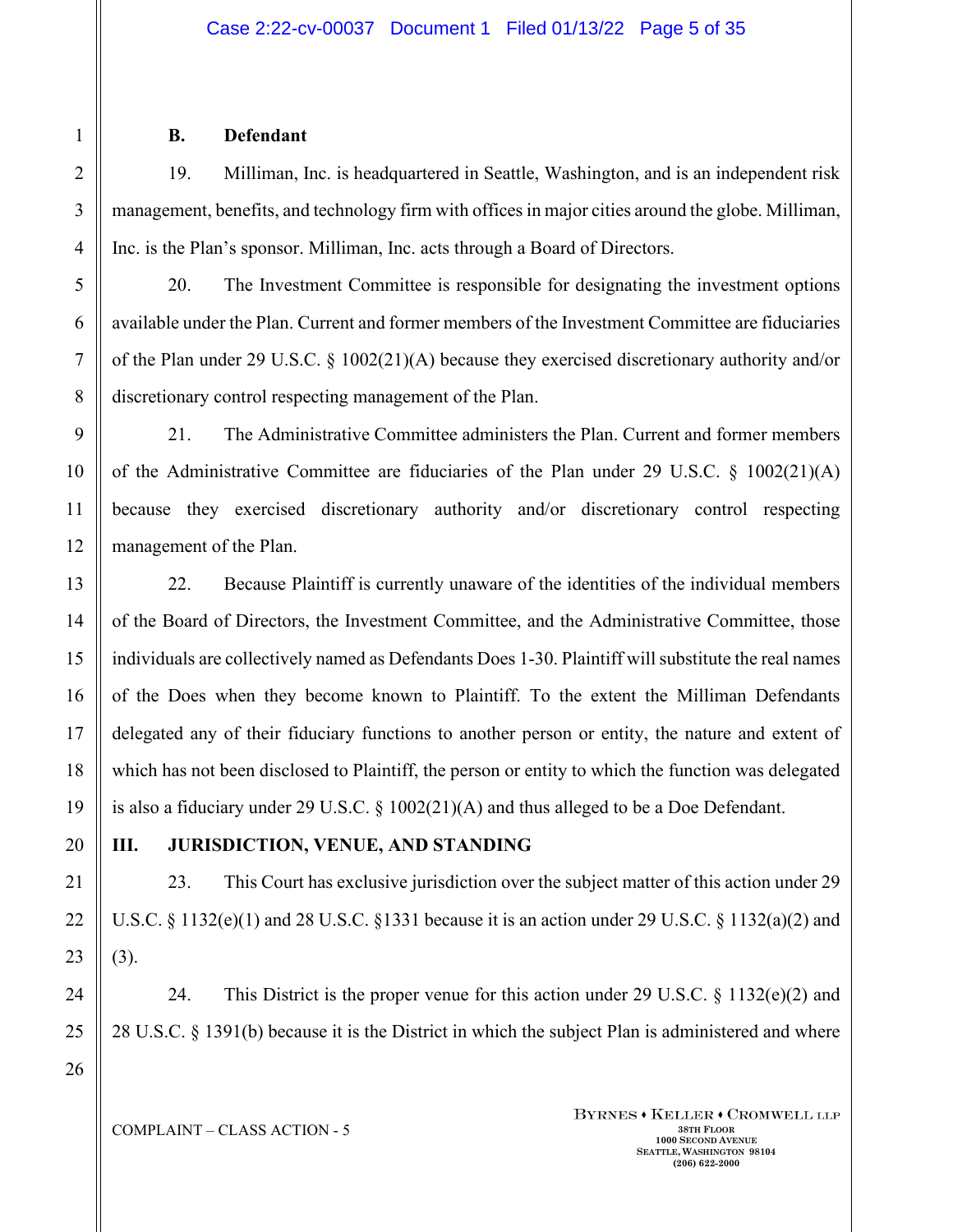at least one of the alleged breaches took place. It is also the District in which Defendant Milliman resides.

25. As a Plan participant and holder of the Wealth Preservation Strategy Moderate Fund, Plaintiff has standing to bring claims on behalf of the Plan pursuant to 29 U.S.C.  $\S1132(a)(2)$ , as she is a participant seeking appropriate relief under 29 U.S.C.  $\S1109$ . Thus, Plaintiff brings this suit under  $\S1132(a)(2)$  in a representative capacity on behalf of the Plan as a whole and seeks remedies under §1109 to protect the entire Plan.

26. Plaintiff has standing to bring claims on behalf of the holders of all the Unified Funds because the alleged harms to holders of the other Unified Funds can be traced to the same challenged conduct: the imprudent process Milliman Defendants used to select, monitor, and retain the suite of Unified Funds. This singular conduct with respect to the Unified Funds harmed each of the holders of the specific Unified Funds discussed in this Complaint.

# **IV. ERISA'S FIDUCIARY STANDARDS**

## **A. Fiduciary Duties of Prudence and Loyalty**

27. ERISA imposes strict fiduciary duties of prudence and loyalty upon the Milliman Defendants as fiduciaries of the Plan. 29 U.S.C. § 1104(a). These duties apply to all fiduciary acts, including Milliman's monitoring and retention of investment options for the Plan.

28. ERISA's duty of prudence requires fiduciaries to discharge their responsibilities "with the care, skill, prudence, and diligence" that a prudent person "acting in a like capacity and familiar with such matters would use." 29 U.S.C. §1104(a)(1)(B). Accordingly, fiduciaries must vigorously and independently investigate each of the Plan's investment options with the skill of a prudent investor.

29. As part of its fiduciary duty, Milliman "has a continuing duty to monitor [Plan] investments and remove imprudent ones" that exists "separate and apart from the [fiduciary's] duty to exercise prudence in selecting investments." *Tibble v. Edison Int'l*, 575 U.S. 523, 529 (2015). "A plaintiff may allege that a fiduciary breached the duty of prudence by failing to properly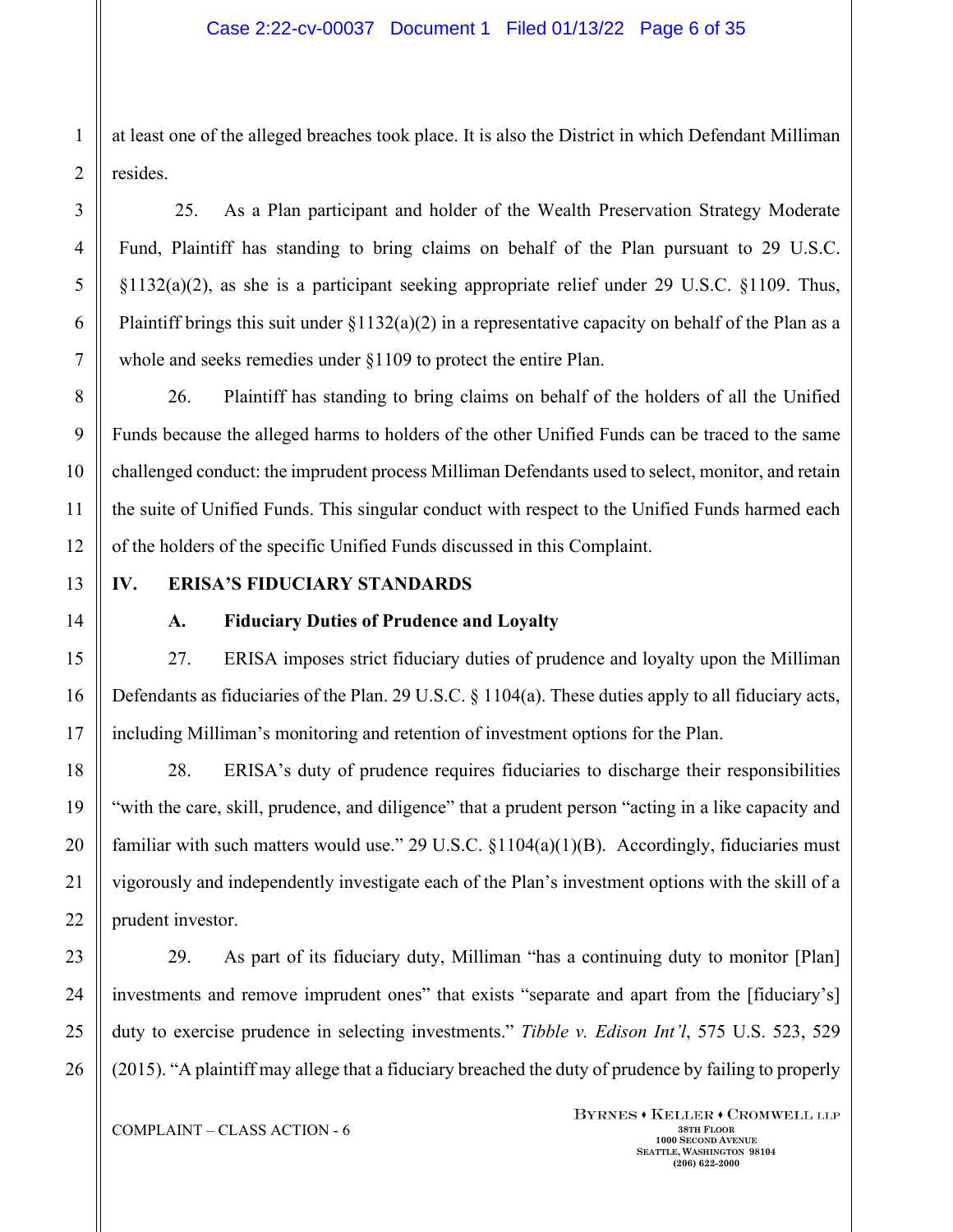monitor investments and remove imprudent ones." *Id*. at 530. If an investment is imprudent, Milliman "must dispose of it within a reasonable time." *Id*.

30. ERISA's duty of loyalty requires a fiduciary "to discharge his duties with respect to a plan solely in the interest of the participants and beneficiaries and for the exclusive purpose of: (i) providing benefits to participants and their beneficiaries; and (ii) defraying reasonable expenses of administering the plan[.]" *See* 29 U.S.C. § 1104(a)(1)(A); *see also* 29 U.S.C. § 1103(c)(1) ("the assets of a plan shall never inure to the benefit of any employer and shall be held for the exclusive purposes of providing benefits to participants in the plan and their beneficiaries and defraying reasonable expenses of administering the plan").

31. ERISA's fiduciary duties are "the highest known to the law" and must be performed "with an eye single" to the interests of participants. *Donovan v. Bierwirth*, 680 F.2d 263, 271-272 & n.8 (2d Cir. 1982). Thus, "in deciding whether and to what extent to invest in a particular investment, a fiduciary must ordinarily consider *only* factors relating to the interests of plan participants and beneficiaries . . . . A decision to make an investment may not be influenced by [other] factors unless the investment, when judged *solely* on the basis of its economic value to the plan, would be equal or superior to alternative investments available to the plan." Dept of Labor ERISA Advisory Op. 88-16A, (Dec. 19, 1988) (emphasis added).

## **B. Fiduciary Liability Under ERISA**

32. Under 29 U.S.C. § 1109, fiduciaries to the Plan are personally liable to make good to the Plan any harm caused by their breaches of fiduciary duty. Section 1109(a) provides in relevant part:

Any person who is a fiduciary with respect to a plan who breaches any of the responsibilities, obligations, or duties imposed upon fiduciaries by this subchapter shall be personally liable to make good to such plan any losses to the plan resulting from each such breach, and to restore to such plan any profits of such fiduciary which have been made through use of assets of the plan by the fiduciary, and shall be subject to such other equitable or remedial relief as the court may deem appropriate, including removal of such fiduciary.

25 26

1

2

3

4

5

6

7

8

9

10

11

12

13

14

15

16

17

18

19

20

21

22

23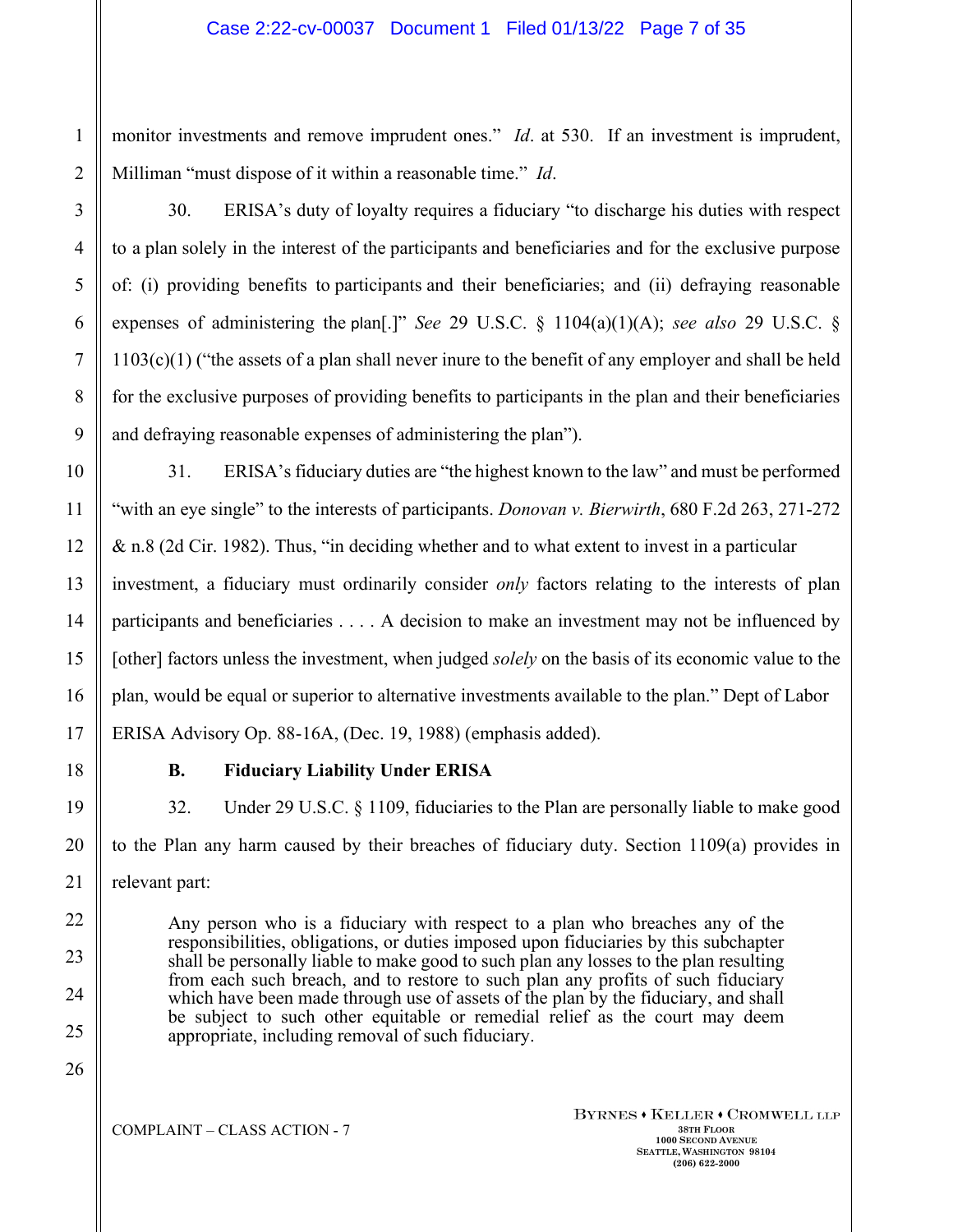## **C. Co-Fiduciary Liability**

33. ERISA provides for co-fiduciary liability where a fiduciary knowingly participates in, or knowingly fails to cure, a breach by another fiduciary. Specifically, under 29 U.S.C. § 1105(a), a fiduciary shall be liable for a breach of fiduciary duty by a co-fiduciary if:

- i. he participates knowingly in, or knowingly undertakes to conceal, an act or omission of such other fiduciary, knowing such act or omission is a breach; or
- ii. by his failure to comply with [29 U.S.C.  $\S$  1104(a)(1)] in the administration of his specific responsibilities which give rise to his status as a fiduciary, he has enabled such other fiduciary to commit a breach; or
- iii. he has knowledge of a breach by such other fiduciary unless he makes reasonable efforts under the circumstances to remedy the breach.

## **V. THE PLAN**

34. The Plan is a defined contribution plan that includes a "deferred arrangement" as described in Section 401(k) of the Internal Revenue Code, I.R.C.  $\frac{1}{2}$  401(k) (1986) (the "Code") and is subject to the provisions of ERISA. Milliman, Inc. is the sponsor of the Plan.

35. The Plan provides for retirement income for approximately 4,500 participants, comprised of Milliman employees, former employees, and their beneficiaries (the "Plan participants"). A participant's retirement account balance depends on contributions made by each employee, Milliman's matching contributions, and the performance of investment options net of fees and expenses. Accordingly, poor investment performance can significantly impair the value of a participant's account. Over time, even seemingly small differences in performance can result in a significant difference in the amount of savings available at retirement. The Milliman Defendants control the selection and retention of the Plan's investment options.

36. The Plan has approximately \$1.7 billion in assets under management.

37. Plan participants have invested nearly \$250,000,000 in the Unified Funds as of November 30, 2020. In 2020, the Plan identified the following Unified Funds along with the amount of Plan assets invested in each fund: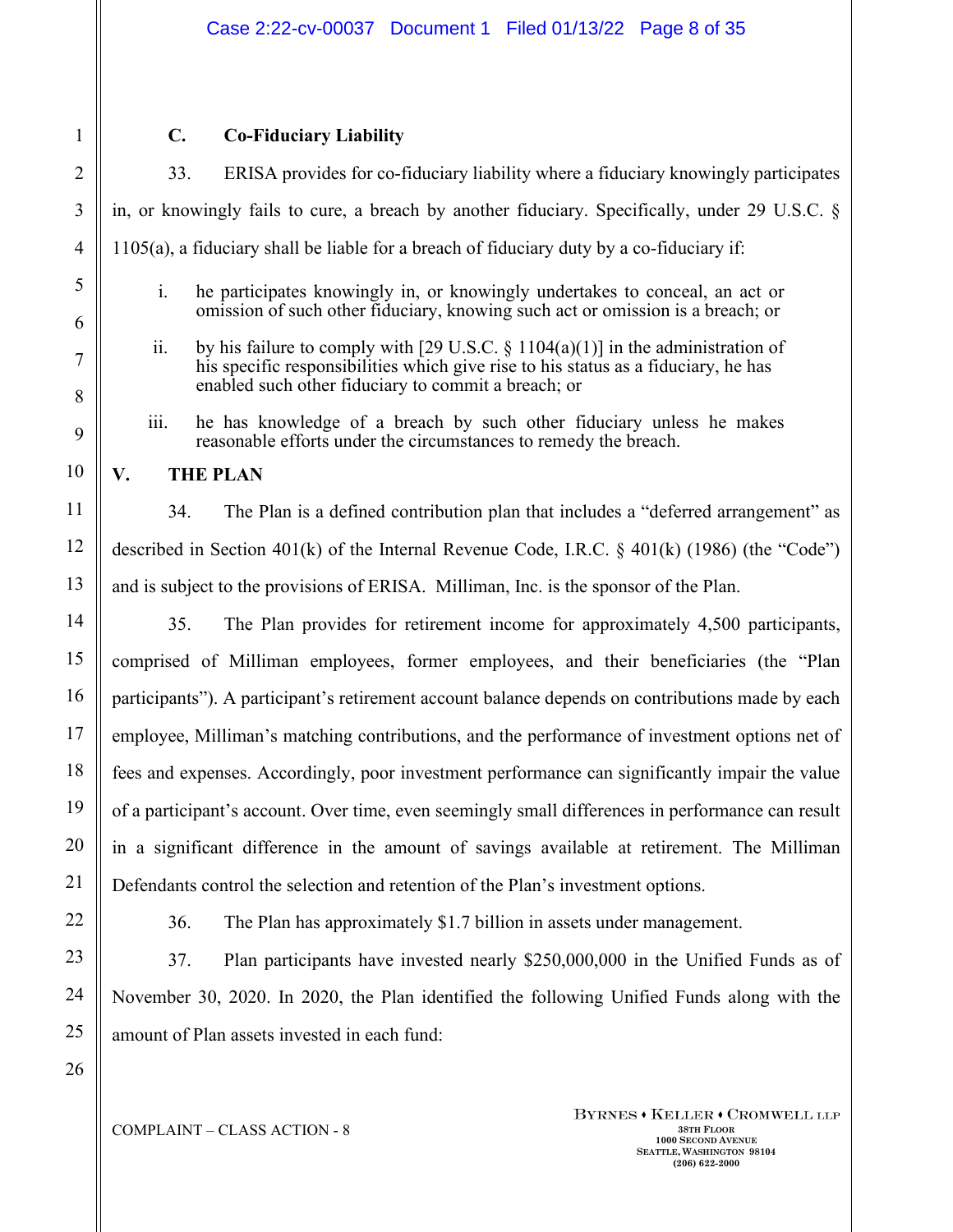| $\mathbf{1}$             |                          |
|--------------------------|--------------------------|
|                          |                          |
| $\overline{3}$           |                          |
| $\overline{\mathcal{L}}$ |                          |
| $\overline{\phantom{0}}$ |                          |
| $\overline{6}$           |                          |
| $\overline{7}$           |                          |
| 8                        | $\mathfrak{t}$           |
| $\overline{9}$           | l                        |
| 10                       | ľ                        |
| 11                       |                          |
| 12                       | $\{$                     |
| $\overline{13}$          | $\mathbf{1}$             |
| 14                       |                          |
| 15                       | ć                        |
| 16                       |                          |
| $\frac{17}{1}$           | $\mathbf{i}$             |
| 18                       | $\mathbf \zeta$          |
| 19                       | $\overline{\phantom{a}}$ |
| 20                       |                          |
| $\overline{21}$          |                          |
|                          |                          |
|                          |                          |
|                          |                          |
|                          |                          |

26

| <b>Fund Name</b>                                                         | <b>Plan Option Assets</b> |
|--------------------------------------------------------------------------|---------------------------|
| Unified Trust Wealth Preservation Strategy<br><b>Target Growth</b>       | \$89,218,002              |
| Unified Trust Wealth Preservation Strategy<br><b>Target Moderate</b>     | \$93,384,339              |
| Unified Trust Wealth Preservation Strategy<br><b>Target Conservative</b> | \$56,944,846              |

38. With \$1.7 billion in assets, the Plan has tremendous leverage to demand and receive superior investment products and services. But the Milliman Defendants did not use their leverage to identify and select prudent target risk options for Plan participants. Instead, the Milliman Defendants opted for poorly performing options for which they serve as sub-adviser.

**VI. TARGET RISK FUNDS**

39. The primary investment objective of a target risk fund is to seek long-term capital growth consistent with a level of risk that matches the investor's risk tolerance. The name of a fund can sometimes refer to its level of risk. For example, a fund with a name like "Growth" or "Aggressive" is designed for investors who have a higher tolerance for risk than an investor who selects a fund with a name like "Moderate" or "Conservative."

40. Target risk funds, such as the Unified Funds, may pursue their objective by investing in other underlying funds such as mutual funds, exchange traded funds ("ETFs"), and collective investment funds. Funds that invest in other funds are commonly referred to as "a fund of funds." Target risk funds may also pursue their objective by investing directly in securities, such as Microsoft, Apple, and Amazon.

41. Target risk funds seek to achieve their risk objectives by dividing their assets into what the fund's portfolio manager deems to be an optimal mix of equity and fixed income securities. Some funds may also transact in funds tied to futures and options contracts. Morningstar recognizes that a fund with an "aggressive" target risk will invest 85% or more of its assets in equity securities (e.g., common and preferred stock or pooled funds that invest in the same); a fund with a "moderately aggressive" target risk will invest between 70% and 85% in

### COMPLAINT – CLASS ACTION - 9 38TH FLOOR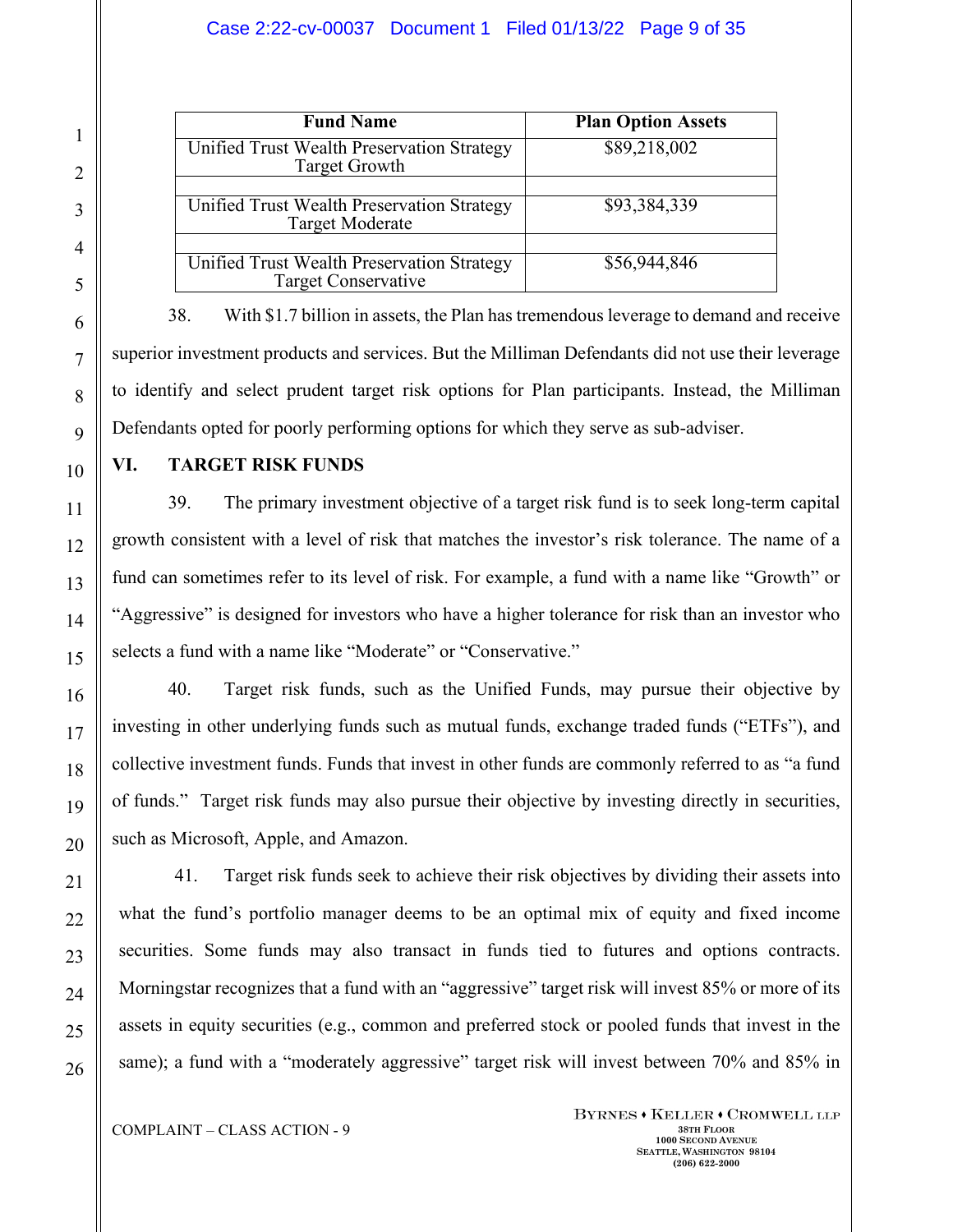#### Case 2:22-cv-00037 Document 1 Filed 01/13/22 Page 10 of 35

equity securities; and a fund with a "moderate" target risk will invest between 50% and 70% in equity securities.

42. The equity allocation is intended to provide exposure to a specific market segment. Typically, those segments include U.S. large- and small-capitalization companies and international (non-U.S.) developed and emerging markets. The portfolio manager's aim should be to build a portfolio that provides exposure to factors commonly tied to a stock's potential for enhanced riskadjusted returns relative to the market. Those factors include, but are not limited to, value, quality, momentum, size, and low volatility.

43. The fixed income allocation is intended to provide diversified exposure across a wide range of market sectors, including U.S. government obligations, corporate bonds, other U.S. aggregate bond sectors (including mortgage- and asset-backed securities), and emerging market and international fixed income issues. The portfolio manager's aims should be to provide broadly diversified fixed income exposure and construct a portfolio to enhance issuer diversification and liquidity.

44. A fund's portfolio manager adjusts their allocations among investments and asset classes based on their analysis of various market conditions. Factors that a portfolio manager may consider include, but are not limited to, market trends, perceived risk, their outlook for a given market capitalization, and the underlying funds' performances in various market conditions.

45. Without distinctions in portfolio holdings, all target risk funds would own identical investment portfolios and have nearly identical investment performance. Artful asset allocation and superior investment selection are the skills that drive investment performance and distinguish the better performing target risk funds from the underperforming ones. Bad asset allocation and poor investment selection are what drive underperformance.

## **VII. THE UNIFIED TARGET RISK FUNDS**

46. The Unified Funds were launched in November 2012 as a series of risk-based asset allocation funds that are offered exclusively for defined contribution and defined benefit plans.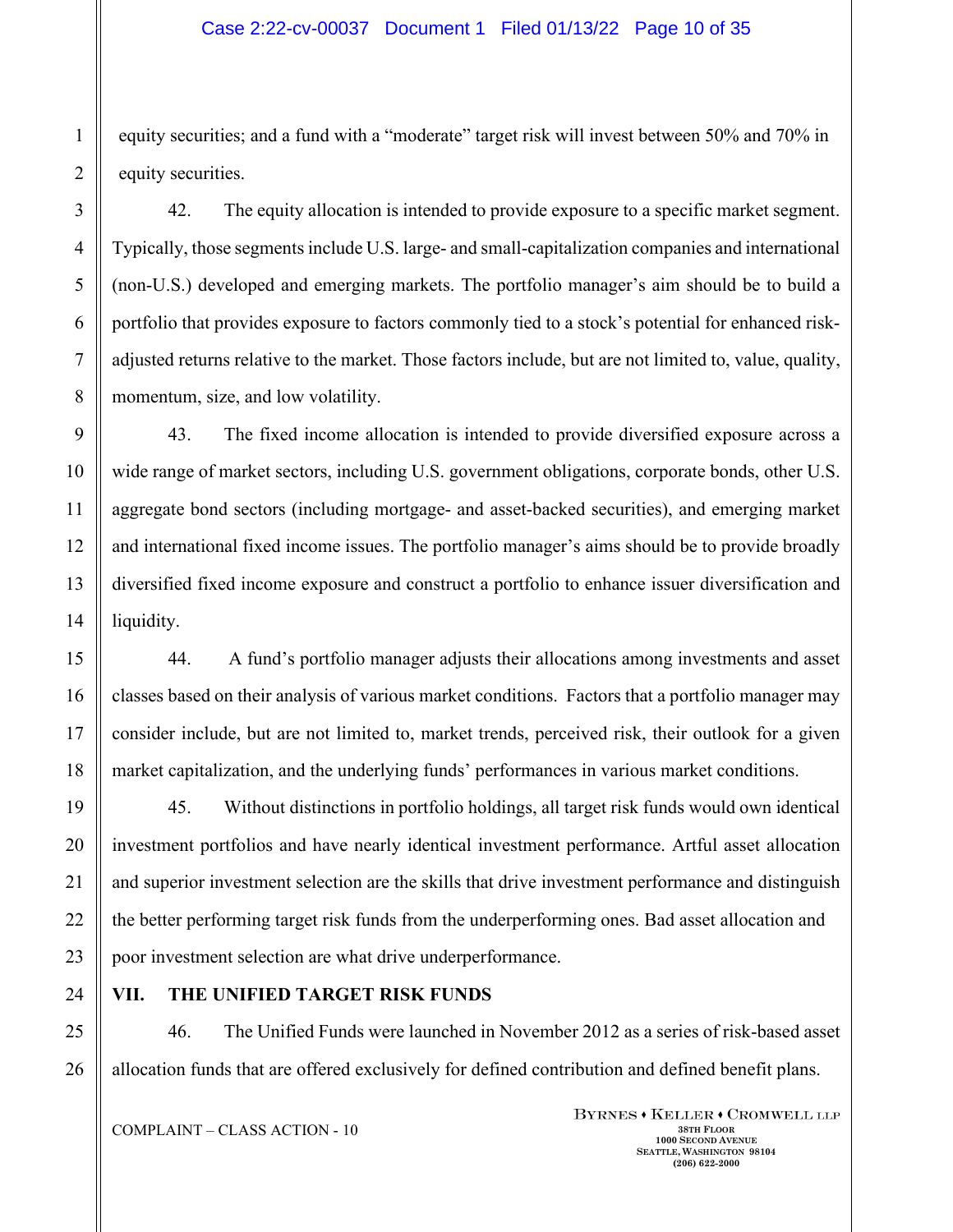47. In 2013, Milliman selected the Aggressive Fund, the Moderate Fund, and the Conservative Fund as three investment options for Plan participants. They are the only options in the Plan that give participants the ability to invest using specific target risk strategies. In other words, Plan participants who want to pursue a target risk investment strategy have no choice other than to invest in one of the Unified Funds.

48. Further, as noted above, the Unified Funds are sub-advised by Milliman's investment adviser affiliate, Milliman Financial Risk Management LLC.

49. Like nearly all target risk funds, each Unified Fund is structured as a pooled investment fund.

50. Additionally, the portfolio manager of each Unified Fund elects not to invest directly in individual securities but instead invests in other pooled funds such as equity funds, bond funds, money market funds, or funds that deal in derivatives contracts. The underlying funds in turn invest in a combination of individual investments to offer exposure to a mix of asset classes such as U.S. stocks (large-caps as well as small-caps), international stocks, U.S. bonds, international bonds, cash-like securities, and options and futures contracts.

## **VIII. THE UNIFIED FUNDS' BENCHMARKS**

### **A. Three Independently Managed Funds Within the Unified Funds' Peer Universe and the Morningstar Target Risk Indexes Are Meaningful Benchmarks**

51. As explained more fully below, Plaintiff identifies as meaningful benchmarks three independently managed target risk funds that are grouped together with each of the Unified Funds in the same peer universe known as a Morningstar Category, and a representative Morningstar Target Risk Index (e.g., aggressive, moderately aggressive, moderate) that corresponds to the target risk of each Unified Fund.

52. Moreover, according to Morningstar, each Morningstar Target Risk Index listed herein is the index preferred by Unified Trust Company as the benchmark for the Unified Funds.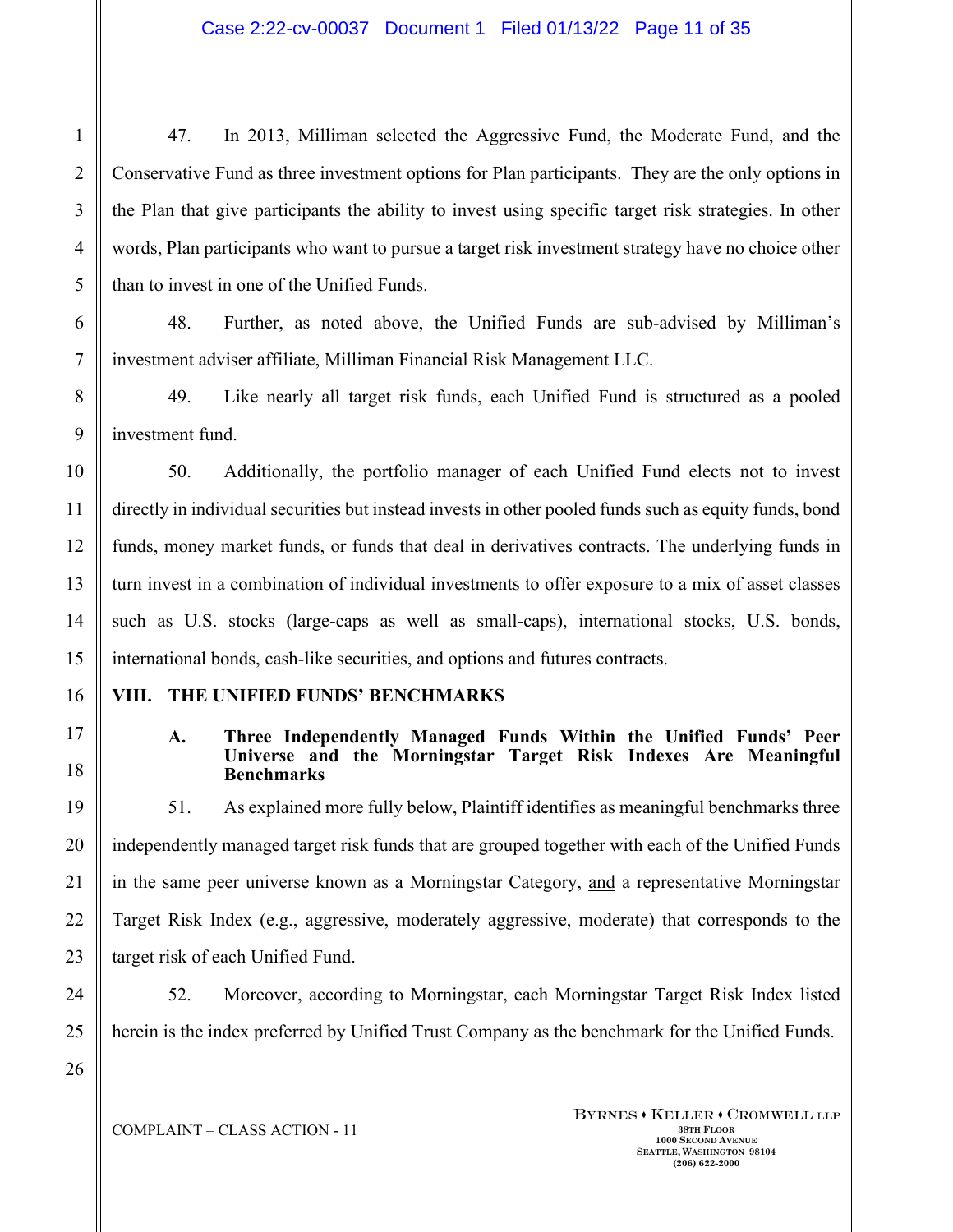53. As the benchmarks preferred by Unified Trust Company itself, the Morningstar Target Risk Indexes are the proper benchmarks to use as comparators that establish the substantial underperformance of the Unified Funds and related breach of fiduciary duty by Defendants.

54. Accordingly, each of these benchmarks provide a sound basis for comparison to its corresponding Unified Fund.

## **B. Portfolio Analysis is the Key to Morningstar Peer Universe Categories**

55. Target risk funds that Morningstar has classified as being in the same peer universe as its corresponding Unified Fund are embodied in what it calls a "Morningstar Category."

56. Funds within a Morningstar Category make for sound comparators because Morningstar selects funds for a Morningstar Category using a proprietary classification methodology that compares funds based on their underlying portfolio holdings. To belong in the same Morningstar Category, Morningstar requires that each fund must have comparable underlying portfolio holdings dating back at least three years.

57. Morningstar has created the following Morningstar Categories for target risk funds based on the amount of their holdings in equity securities:

| <b>Fund Categories</b>                |  |  |  |  |
|---------------------------------------|--|--|--|--|
| Morningstar Allocation 85%+ Equity    |  |  |  |  |
| Morningstar Allocation 70-85% Equity  |  |  |  |  |
| Morningstar Allocation 50%-70% Equity |  |  |  |  |

58. Based on its assessment of the Unified Funds' investment portfolios, Morningstar has classified each of the Unified Funds in the following Morningstar Category:

| <b>Fund Name</b>                                                   | <b>Fund's Category</b>             |  |  |  |
|--------------------------------------------------------------------|------------------------------------|--|--|--|
| Unified Trust Wealth Preservation<br><b>Strategy Target Growth</b> | Morningstar Allocation 85%+ Equity |  |  |  |
| <b>Unified Trust Wealth Preservation</b>                           | Morningstar Allocation 70-85%      |  |  |  |
| <b>Strategy Target Moderate</b>                                    | <b>Equity Allocation</b>           |  |  |  |
| Unified Trust Wealth Preservation                                  | Morningstar Allocation 50-70%      |  |  |  |
| <b>Strategy Target Conservative</b>                                | Equity                             |  |  |  |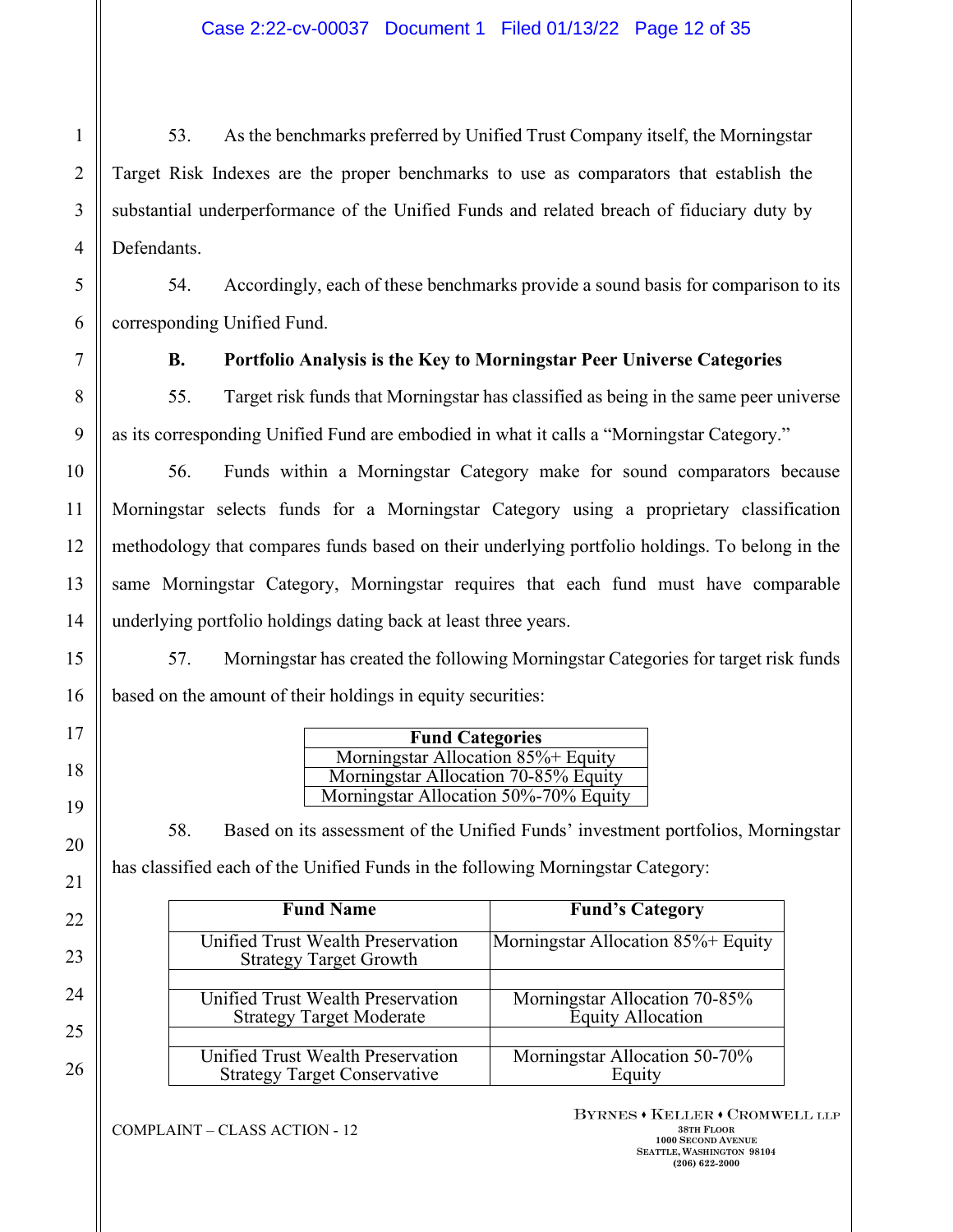- 59. The Morningstar Categories listed in the table above also match the same asset class categories that the Milliman Plan has assigned to the Unified Funds.
	- 60. Within these three Morningstar Categories are hundreds of funds available to the Plan that offer the same risk profiles as the Unified Funds (e.g., aggressive, moderate).

61. A fund's name is not determinative of its Morningstar Category or Morningstar Benchmark Index. Accordingly, Morningstar may assign a fund with "conservative" in its name to a universe of funds that pursue a moderate target risk strategy (e.g., the Unified Trust Wealth Preservation Strategy Target Conservative Fund).

62. More specifically, given its analysis of each fund's investment objective and the allocation of their underlying investment portfolios, Morningstar has grouped each of the following funds in the same Category as the corresponding Unified Fund (hereinafter, the "Comparator Funds"), as follows:

| Morningstar Allocation $-85%$ + Equity            |
|---------------------------------------------------|
| <b>Associated Aggressive Growth Life Stage</b>    |
| <b>Associated ASAP Growth Strategy</b>            |
| Transamerica Long Horizon - CTF                   |
|                                                   |
| Morningstar Allocation - 70-85% Equity            |
| <b>Alerus Moderate Growth Institutional</b>       |
| <b>Associated Conservative Growth Life Stage</b>  |
| <b>State Street Aggressive Strategic Balanced</b> |
| Securities Lending Fund Class I                   |
|                                                   |
| Morningstar Allocation - 50-70% Equity            |
| Alerus Conservative Growth Institutional          |
| <b>Associated Growth Balanced Life Stage</b>      |
| Benefit FCI Life Strategy Growth Class B          |

63. Like their corresponding Unified Fund, each of the Comparator Funds is available for inclusion in the Plan. Like their corresponding Unified Fund, each is a target risk fund organized as a collective investment trust and structured as a fund of funds, with each investing primarily in other funds such as mutual funds, ETFs, and collective investment funds.

64. Like its corresponding Unified Fund, each of the Comparator Funds invest in a diversified portfolio comprised primarily of investments from different market sectors, including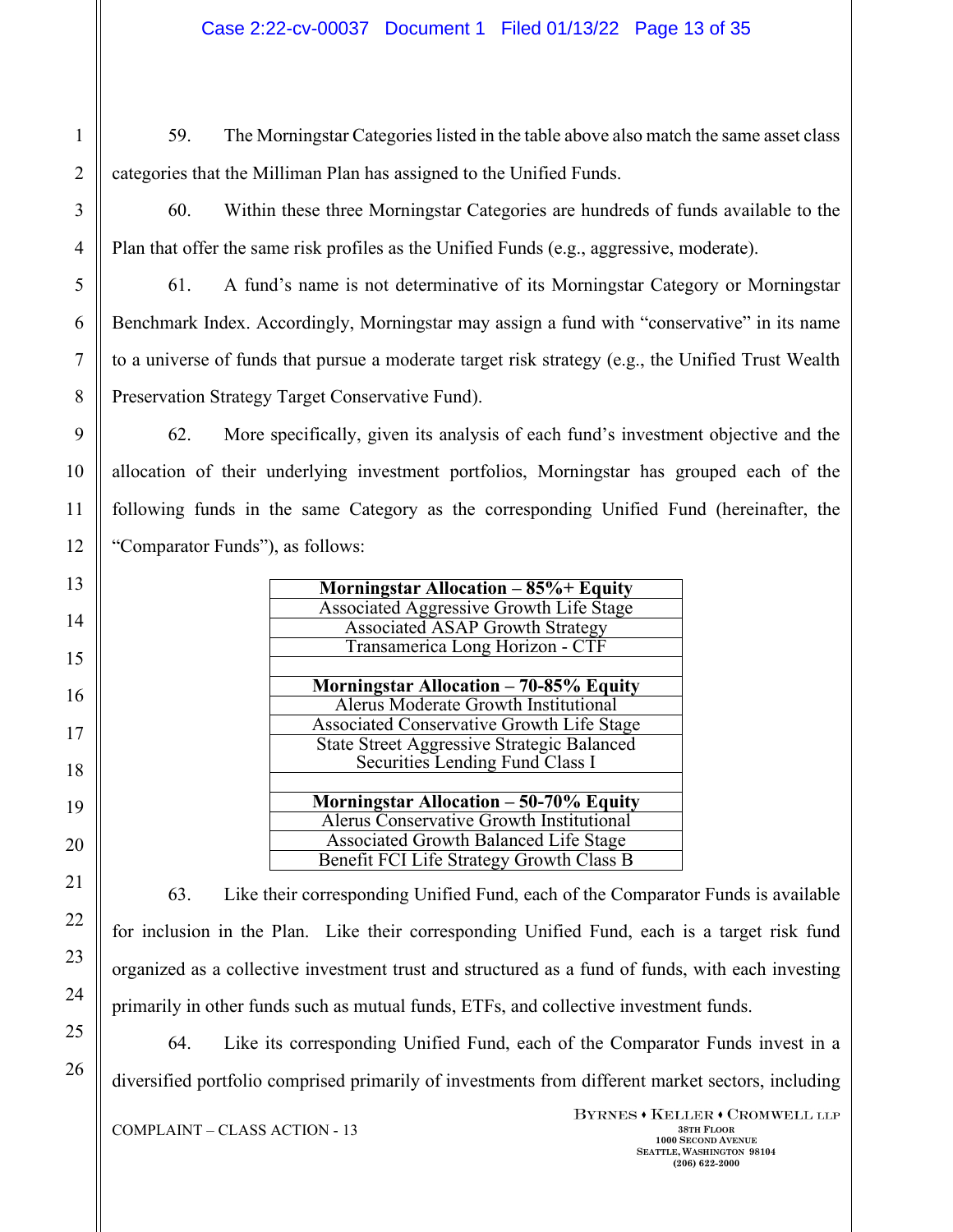U.S. and international large- and small-cap stocks, U.S. and international bonds, and cash.

65. Based on the similarities of the Comparator Funds' structures, the Milliman Plan's recognition of each Morningstar Category as the appropriate category for the Unified Funds, and Morningstar's inclusion of each of the Comparator Funds in the same Morningstar Category as each corresponding Unified Fund, the Comparator Funds represent meaningful comparators.

### **C. Morningstar Identifies the Morningstar Target Risk Indexes as Benchmarks**

66. Morningstar has created benchmark indexes against which to compare the investment performance of any given fund. It assigns a fund to a benchmark index based on the Morningstar Category to which the fund is assigned.

67. The following Morningstar Target Risk Indexes are meaningful benchmarks because Morningstar has identified these indexes as the benchmarks with which to compare the investment performance of each Unified Fund:

| <b>Fund Name</b>                           | <b>Morningstar's Category</b><br><b>Benchmark</b> |
|--------------------------------------------|---------------------------------------------------|
| Unified Trust Wealth Preservation Strategy | Morningstar Aggressive Target Risk                |
| <b>Target Growth</b>                       | Index                                             |
| Unified Trust Wealth Preservation Strategy | Morningstar Moderately Aggressive                 |
| <b>Target Moderate</b>                     | Target Risk Index                                 |
| Unified Trust Wealth Preservation Strategy | Morningstar Moderate Target Risk                  |
| <b>Target Conservative</b>                 | Index                                             |

68. In addition, according to Morningstar, the Unified Trust Company —the investment manager for the Unified Funds —prefers the Morningstar Target Risk Indexes listed above as the benchmark for the Unified Funds.

69. Furthermore, Morningstar measures each Unified Fund and their Comparator Funds against these same Morningstar benchmarks.

70. By identifying these benchmarks, including the benchmark preferred by the Unified Funds' own investment manager, Plaintiff has identified meaningful benchmarks that provide a sound basis of comparison to the Unified Funds as well as reveal and confirm the substantial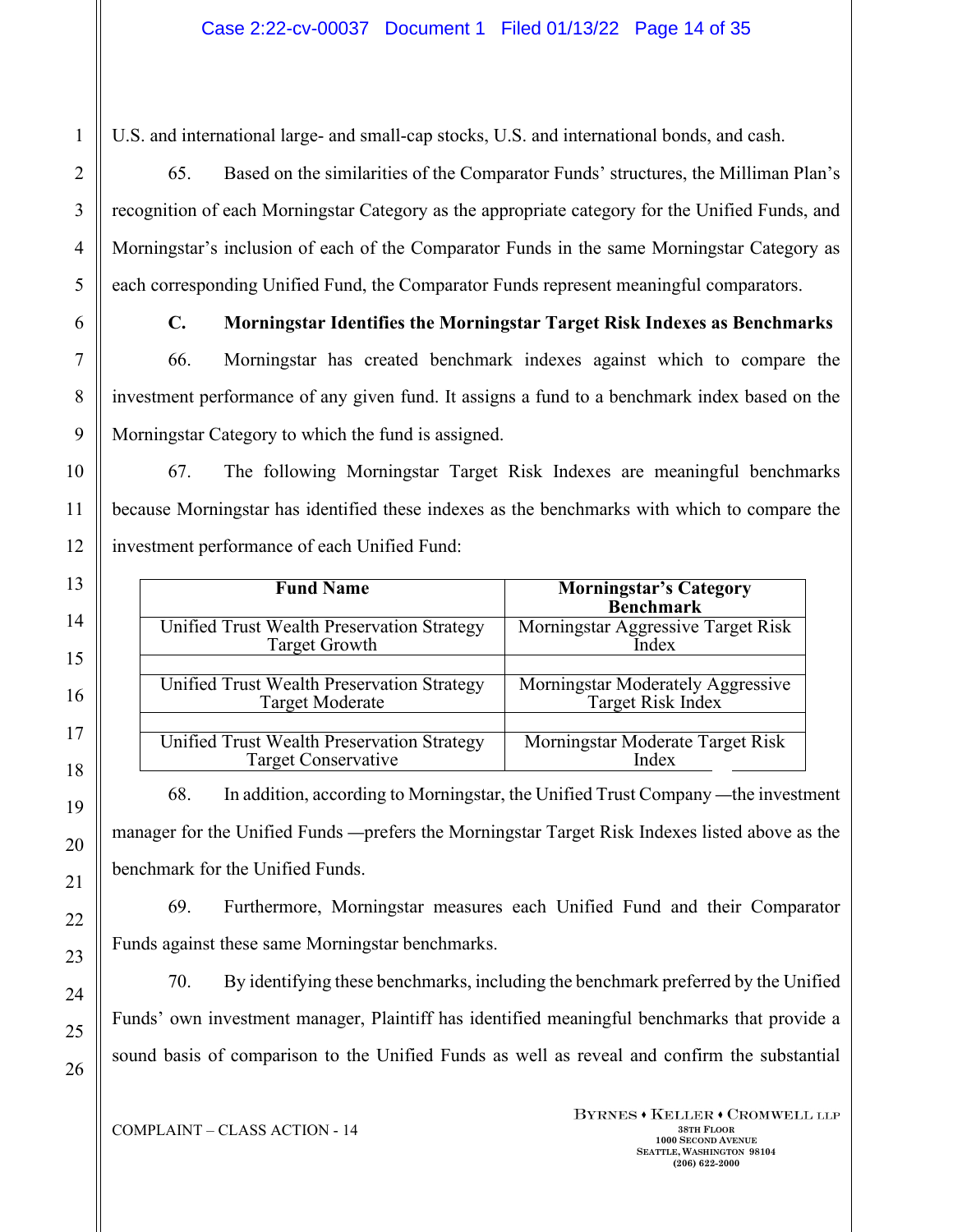underperformance of the Funds.

# **IV. MILLIMAN BREACHES**

# **A. The Milliman Defendants Imprudently Retained the Unified Funds**

71. The Milliman Defendants first selected and included the Unified Funds in the Plan during 2013. By the end of 2013, Plan participants had invested over \$180 million in the three Unified Funds.

72. Notably, according to DOL filings, by the end of 2013, the Plan was the sole investor in the Moderate and Conservative Funds and comprised about 97% of the assets of the Aggressive Fund.

73. Post-selection, the Milliman Defendants were required by law to monitor the funds with the skill of a prudent expert to determine whether their investment performance remains in line with a meaningful investment index and funds within a recognized peer universe.

74. For a prudent fiduciary, investment options that, on average, underperform their benchmarks or peer universe over rolling 3- or 5-year periods are candidates for removal. Typically, such guidelines are outlined in a plan's investment policy statement or in a pension consultant's recommendations.

75. Had the Milliman Defendants fulfilled their duty with the care and skill of a prudent fiduciary, they would have seen in real-time that the Aggressive Fund, the Moderate Fund, and the Conservative Fund had significantly underperformed their Comparator Funds for at least three years prior to the commencement of the Class Period.

76. In the three-year period from 2013 through 2015, the poor performance of the three Unified Funds cost the Plan and its participants over \$20 million in lost retirement savings when compared to what they would have earned in one or more of the Comparator Funds.

77. Any fiduciary properly monitoring the Plan would have seen that the poor performance warranted the selection of a new target risk options.

COMPLAINT – CLASS ACTION - 15 **38TH FLOOR**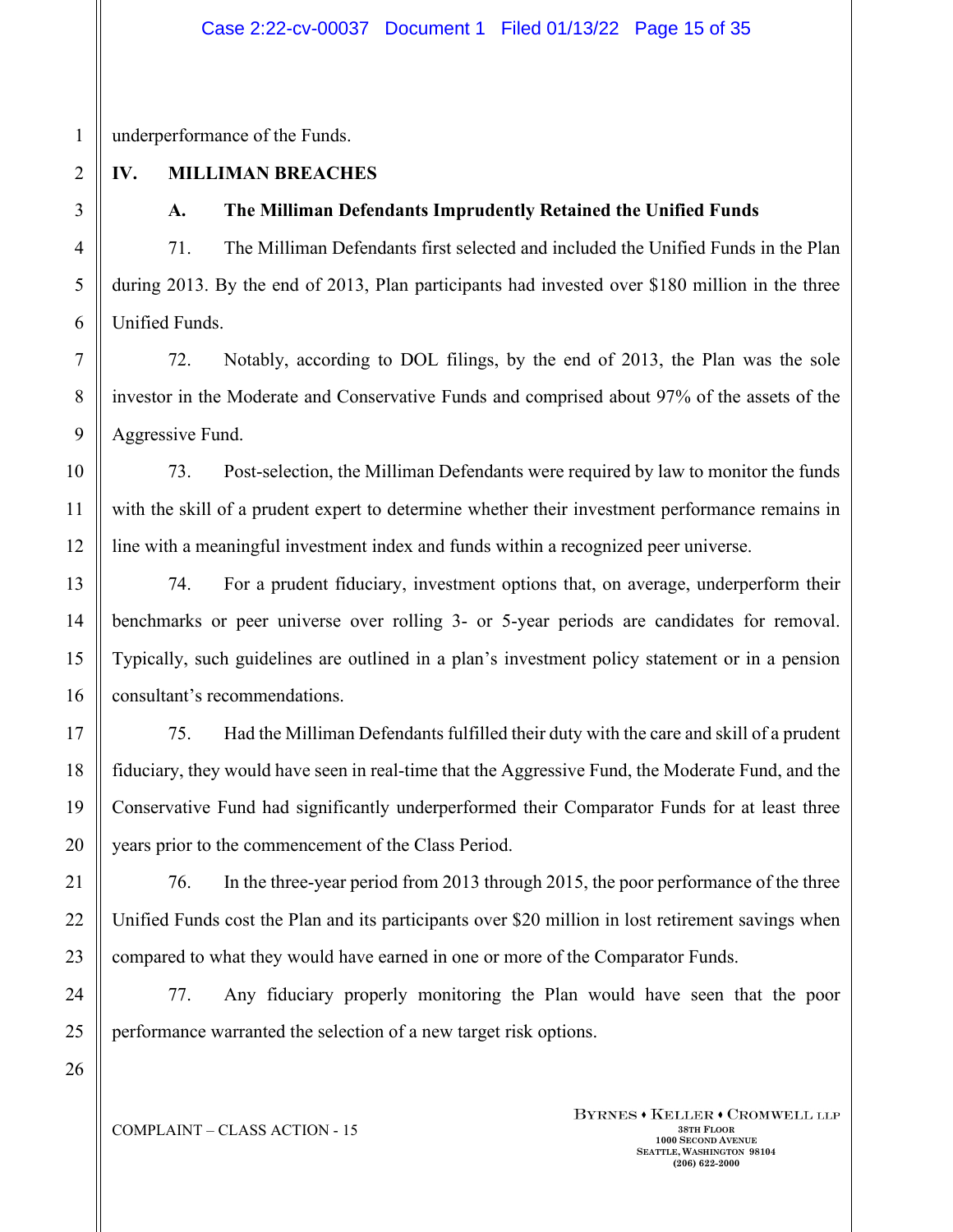78. Despite the financial rout, Milliman continued its commitment to the Unified Funds. For reasons that defy any prudent explanation, Milliman failed to replace any of the Unified Funds with any one of the many prudent alternatives.

79. Not unexpectedly, each Unified Fund has continued to languish at the bottom of its respective peer universe, capping nearly a decade of continuous poor performance.

80. **Tables 1.a, 2.a, and 3.a** below demonstrate the underperformance of each Unified Fund compared to the Morningstar Target Risk Indexes and the Comparator Funds for the threeyear period prior to the Class Period, i.e., from January 1, 2013, through December 31, 2015.

81. **Tables 1.b, 2.b, and 3.b** below demonstrate the underperformance of each Unified Fund compared to Morningstar Target Risk Indexes and the Comparator Funds on both an annualized and cumulative basis for the Class Period, i.e., from January 1, 2016, through December 31, 2021.

82. Together, **Tables 1.a and 1.b, 2.a and 2.b, and 3.a and 3.b** demonstrate that the substantial underperformance of the Unified Funds relative to meaningful benchmarks has persisted for a nine-year period – nearly a decade of unabated imprudence.

83. **Tables 1.c., 2.c, and 3.c** below quantify how Milliman's decision to retain the Unified Funds squandered millions of dollars of Plan participants' retirement savings. Plaintiff demonstrates the monetary impact of Milliman's decision by showing how the growth of an investment in each Unified Fund compares to the growth of the same investment in the respective Comparator Funds from January 1, 2016, through December 31, 2021.

84. All the data presented in each of the Tables in this Complaint was available in realtime to the Milliman Defendants throughout the Class Period.

85. The Comparator Funds listed in each of the Tables below are managed by reputable banks and investment advisers and are available to all large retirement plans, including Milliman's Plan. The Milliman Defendants would not have had to scour the market to find them. On the

1

2

3

4

5

## COMPLAINT – CLASS ACTION - 16 **38TH FLOOR**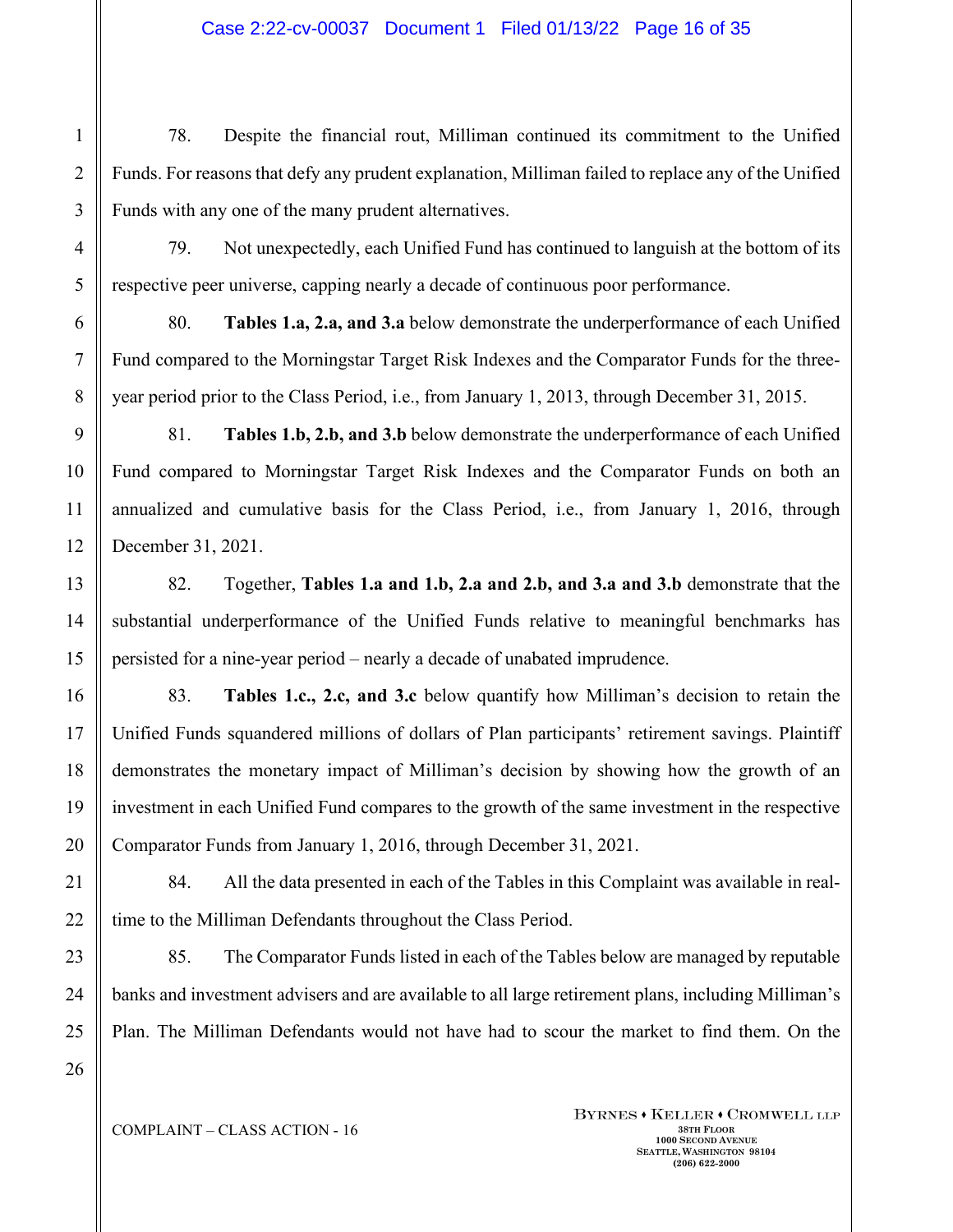contrary, the Unified Funds' performance was so bad that the Milliman Defendants likely would have had to scour the market to find offerings as poorly performing as the Unified Funds.

86. The overall depth of the Unified Funds' underperformance raises a plausible inference that Milliman's monitoring process was tainted by a lack of competency and/or complete failure of effort.

87. Plaintiff did not have knowledge of all material facts necessary to understand that the Milliman Defendants breached their fiduciary duties until shortly before filing this Complaint. Further, Plaintiff does not have actual knowledge of the specifics of the Defendants' decisionmaking processes with respect to the Plan, including the processes for selecting, monitoring, and removing Plan investments, because this information is solely within the possession of the Defendants at present. For purposes of this Complaint, Plaintiff has drawn reasonable and plausible inferences regarding these processes based upon the facts alleged in this Complaint.

#### **1. Aggressive Fund**

88. Since its introduction to the Plan in 2013, the Aggressive Fund's underperformance has undermined the retirement savings of Plan participants. **Table 1.a** below illustrates three years of underperformance from January 1, 2013, through December 31, 2015, relative to the Morningstar benchmark and the Comparator Funds.

### **Table 1.a**

| <b>Investment Name</b>                   | <b>Cumulative Return</b> | <b>Annualized Return</b> |
|------------------------------------------|--------------------------|--------------------------|
| Unified Trust Wealth Preservation        | 19.02%                   | 5.98%                    |
| Strategy - Growth I                      |                          |                          |
|                                          |                          |                          |
| <b>Associated Aggressive Growth Life</b> | 34.42%                   | 10.37%                   |
| <b>Stage</b>                             |                          |                          |
|                                          |                          |                          |
| <b>Associated ASAP Growth Strategy</b>   | 37.29%                   | 11.14%                   |
|                                          |                          |                          |
| Transamerica Long Horizon - CTF          | 37.03%                   | 11.08%                   |
|                                          |                          |                          |
| Morningstar Aggressive Target Risk       | 27.54%                   | 8.45%                    |
| Index                                    |                          |                          |

BYRNES . KELLER . CROMWELL LLP **1000 SECOND AVENUE SEATTLE, WASHINGTON 98104 (206) 622-2000**

23

24

25

26

1

2

3

4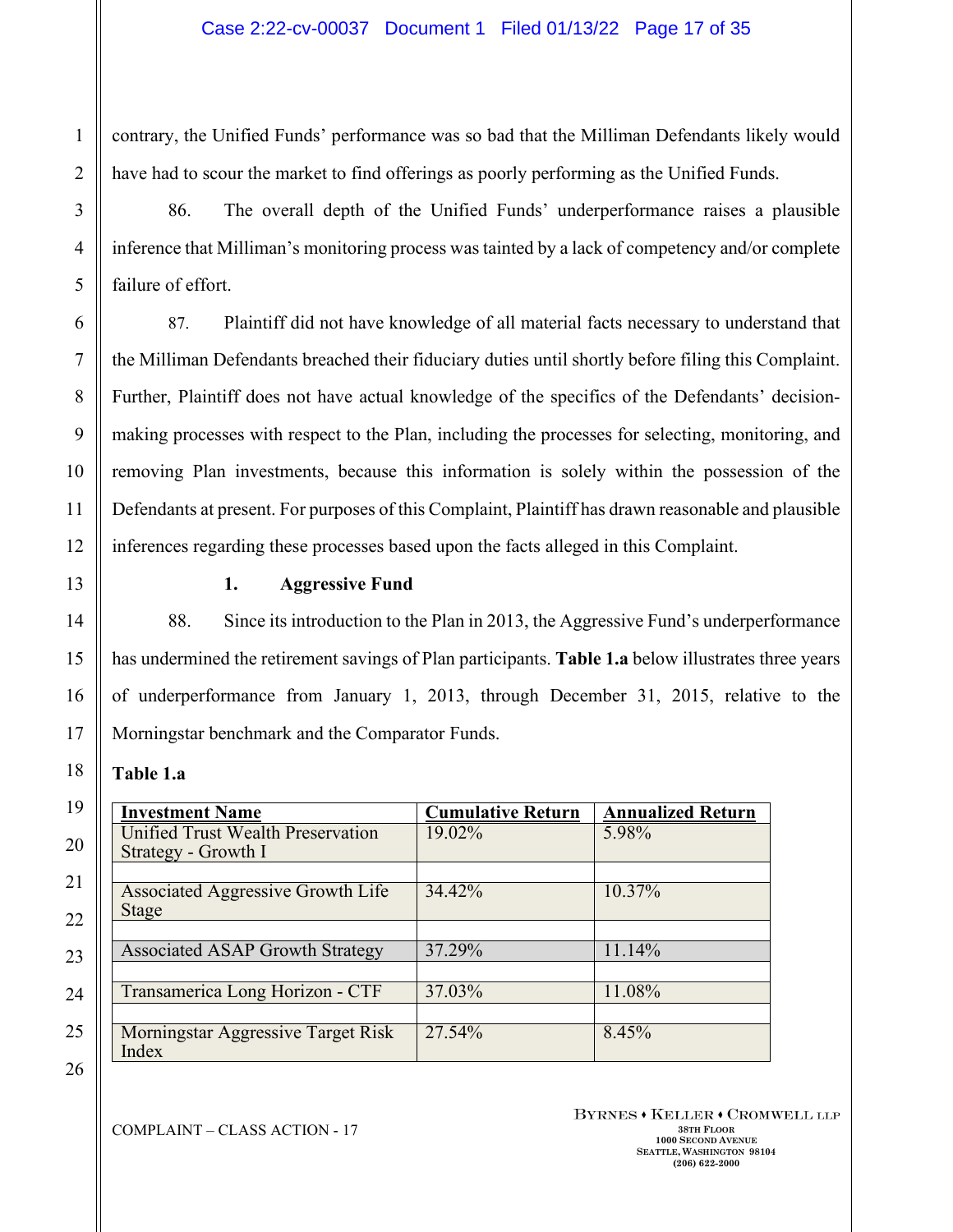89. Any fiduciary monitoring the Plan would have used the Morningstar Aggressive Target Index and Comparator Funds listed in **Table 1.a** as benchmarks for the performance of the Aggressive Fund. At the end of the three-year period, the Milliman Defendants would have seen that the Aggressive Fund had underperformed its benchmark every single year for a cumulative total of 8.5%. Comparing the best performing fund among the Comparator Funds, the fiduciaries would have seen that the Aggressive Fund's cumulative underperformance exceeded 18%. Despite this dreadful underperformance, the Milliman Defendants did not remove the Aggressive Fund from the Plan. Predictably, the fund's underperformance continued throughout the Class Period.

90. **Table 1.b** illustrates the underperformance of the Aggressive Fund from January 1, 2016, through December 31, 2021, on an annualized and cumulative basis relative to Comparator Funds and the Morningstar Benchmark Index. The Aggressive Fund underperformed its category index, the Morningstar Aggressive Risk Index, every single year except 2018, bringing the total to eight of nine years of underperformance relative to its Morningstar benchmark.

**Table 1.b** 

| <b>Investment Name</b>                                       | 2016      | 2017      | 2018      | 2019      | 2020       | 2021      | <b>Cumulative</b> |
|--------------------------------------------------------------|-----------|-----------|-----------|-----------|------------|-----------|-------------------|
| Unified Trust<br>Wealth<br>Preservation<br>Strategy - Growth | 4.92%     | 20.16%    | $-6.18%$  | 18.16%    | 6.10%      | 15.87%    | 71.80%            |
|                                                              |           |           |           |           |            |           |                   |
| Associated<br>Aggressive<br>Growth Life Stage                | 8.78%     | 22.85%    | $-6.72%$  | 27.94%    | 24.45%     | 17.47%    | 133.17%           |
| $+/-$ Unified<br>Growth                                      | $-3.86\%$ | $-2.69%$  | $+0.54\%$ | $-9.78%$  | $-18.35\%$ | $-1.60%$  | $-61.37\%$        |
|                                                              |           |           |           |           |            |           |                   |
| Associated $\overline{ASAP}$<br>Growth Strategy              | 8.59%     | 23.27%    | $-6.58\%$ | 27.11\%   | 23.23%     | 18.14%    | 131.40%           |
| $+/-$ Unified<br>Growth                                      | $-3.67\%$ | $-3.11\%$ | $-0.40%$  | $-8.95\%$ | $-17.13\%$ | $-2.27\%$ | $-59.60\%$        |
|                                                              |           |           |           |           |            |           |                   |
| Transamerica<br>Long Horizon -<br><b>CTF</b>                 | 8.23%     | 20.01%    | $-8.03\%$ | 26.31%    | 22.77%     | 16.96%    | 116.65%           |

COMPLAINT – CLASS ACTION - 18 **38TH FLOOR** 

BYRNES . KELLER . CROMWELL LLP

**1000 SECOND AVENUE SEATTLE, WASHINGTON 98104 (206) 622-2000**

26

1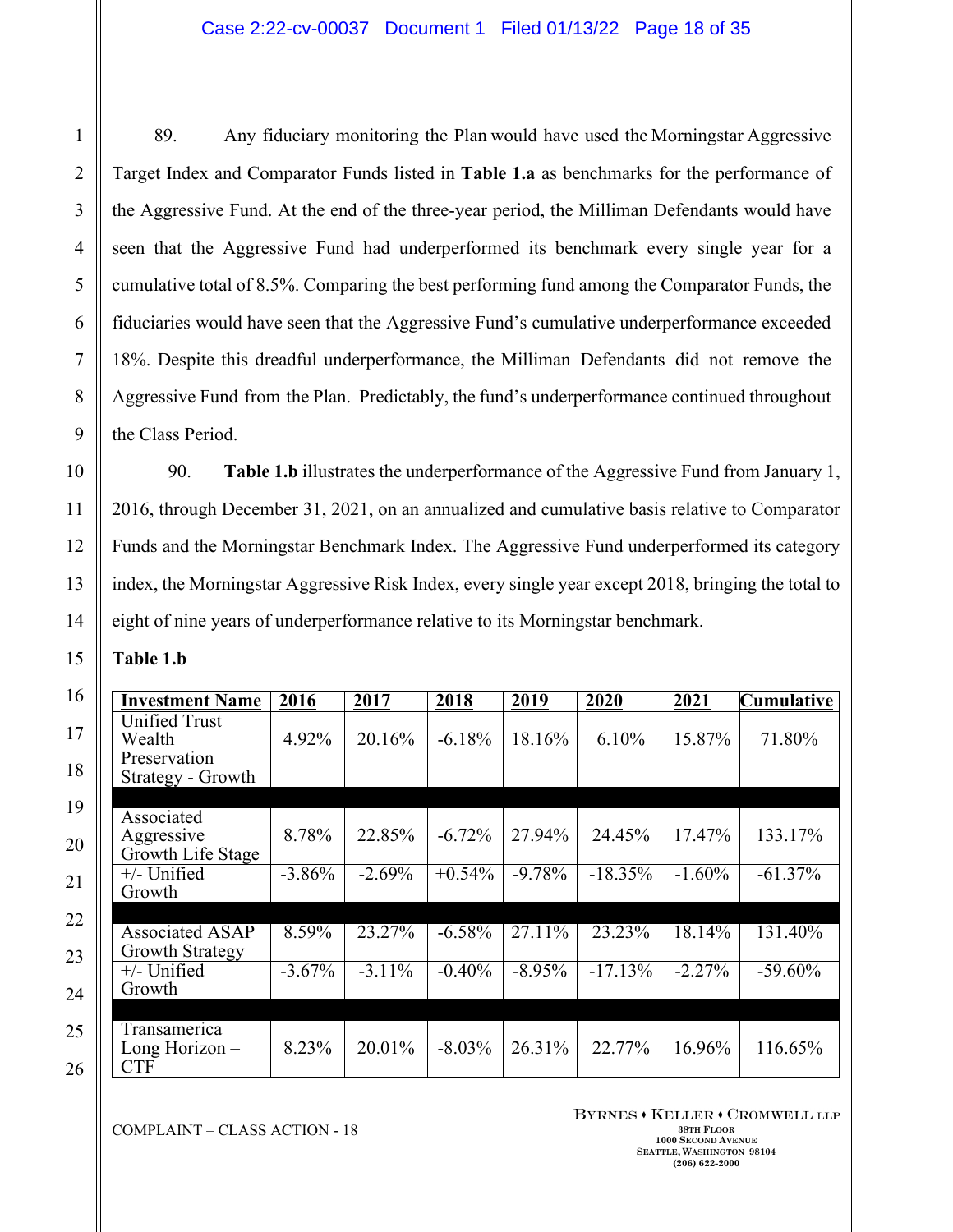### Case 2:22-cv-00037 Document 1 Filed 01/13/22 Page 19 of 35

| <b>Investment Name</b>   | 2016      | 2017     | 2018      | 2019     | 2020      | 2021     | <b>Cumulative</b> |
|--------------------------|-----------|----------|-----------|----------|-----------|----------|-------------------|
| $+/-$ Unified            | $-3.31\%$ | $+0.15%$ | $-1.85%$  | $-8.15%$ | $-16.67%$ | $-1.09%$ | $-34.85%$         |
| Moderate                 |           |          |           |          |           |          |                   |
|                          |           |          |           |          |           |          |                   |
| Morningstar              |           |          |           |          |           |          |                   |
| <b>Aggressive Target</b> | 11.33%    | 21.95%   | $-8.17\%$ | 25.91%   | 13.26%    | 17.30%   | 108.56%           |
| Risk Index               |           |          |           |          |           |          |                   |
| $+/-$ Unified            | $-6.41%$  | $-0.79%$ | $+1.99\%$ | $-7.75%$ | $-7.16%$  | $-1.43%$ | $-36.76%$         |
| Aggressive               |           |          |           |          |           |          |                   |

91. When compared to the investment performance of its peers within the Allocation-85%+ Equity Funds universe, the breadth of the Aggressive Fund's underperformance is a stunning if not a complete failure of Milliman's fiduciary process. Based on Morningstar data, as of December 31, 2021, the Aggressive Fund performed worse than 90% of all peer funds over the preceding 5-year period, worse than 95% of all peer funds over the preceding 3-year period, and worse than 82% of all peer funds over the preceding 1-year period. Because none of the Unified Funds has been in existence for ten years, Morningstar's ten-year rankings are not yet available. However, given the Aggressive Fund's dreadful 1-year and 3-year rankings, once Morningstar releases its ten-year rankings in 2022, it is highly likely the Fund will finish in the bottom 80<sup>th</sup> or 90th percentile among its peers for the ten-year period.

92. During the Class Period, the assets of the Aggressive Fund averaged approximately \$75 million. **Table 1.c** demonstrates the financial significance of this underperformance by showing the growth of \$75 million invested in the Aggressive Fund as compared to the growth of \$75 million invested in each of the Comparator Funds from January 1, 2016, through December 31, 2021.

### **Table 1.c**

| <b>Investment Name</b>       | <b>Cumulative Return</b> | <b>Annualized Return</b> | <b>Ending Value</b> |  |
|------------------------------|--------------------------|--------------------------|---------------------|--|
|                              |                          |                          |                     |  |
| Unified Trust Wealth         | 71.80%                   | 9.44%                    | \$128.8 million     |  |
| Preservation Strategy -      |                          |                          |                     |  |
| Growth                       |                          |                          |                     |  |
|                              |                          |                          |                     |  |
| <b>Associated Aggressive</b> | 133.17%                  | 15.15%                   | \$174.8 million     |  |
| Growth Life Stage            |                          |                          |                     |  |
|                              |                          |                          |                     |  |

COMPLAINT – CLASS ACTION - 19 **38TH FLOOR**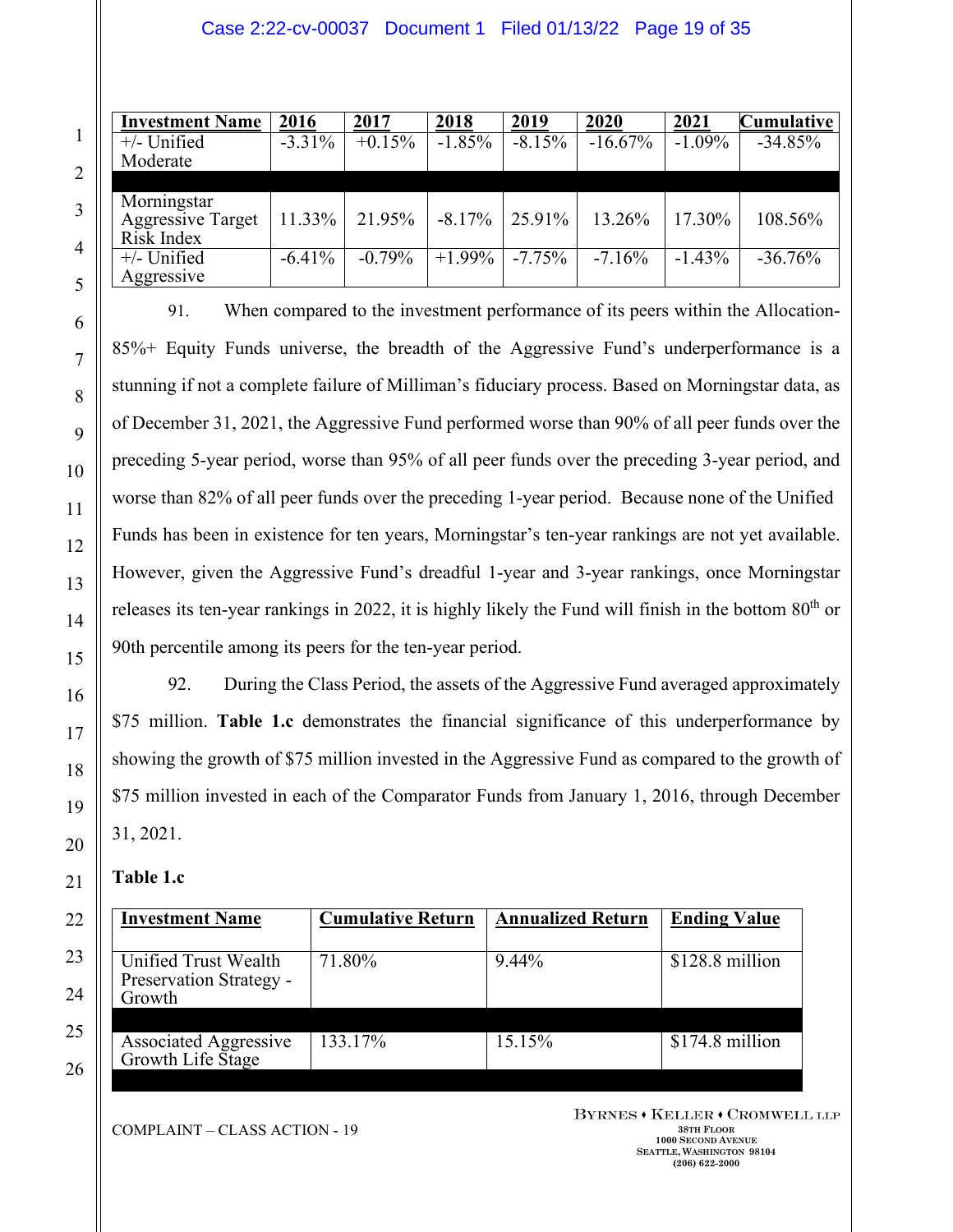### Case 2:22-cv-00037 Document 1 Filed 01/13/22 Page 20 of 35

| <b>Investment Name</b>                         | <b>Cumulative Return</b> | <b>Annualized Return</b> | <b>Ending Value</b>                      |
|------------------------------------------------|--------------------------|--------------------------|------------------------------------------|
| Associated ASAP<br><b>Growth Strategy</b>      | 131.40%                  | 15.01%                   | $173.5$ million                          |
| Transamerica Long<br>Horizon - CTF             | 116.65%                  | 13.75%                   | \$162.4 million                          |
| Morningstar Aggressive<br>Target Risk Index TR | 108.56%                  | 13.03%                   | $$15\overline{6.4}$ million <sup>4</sup> |

93. Milliman's failure to remove the Aggressive Fund has cost Plan participants approximately \$46 million when compared to the performance of the best performing fund in the group. *See Tibble v. Edison Int'l*, 2017, No. CV 07-5359, WL 3523737, at \*13 (C.D. Cal. Aug. 16, 2017) ("Among several reasonable and alternative investment strategies, the court should presume that the funds would have been used in the most profitable of these.") (Citation and internal quotation marks omitted).

## **2. Moderate Fund**

94. Since its introduction to the Plan in 2013, the Moderate Fund's underperformance has also undermined the retirement savings of Plan participants. **Table 2.a** below illustrates three years of underperformance from January 1, 2013, leading up to the beginning of the Class Period on December 31, 2015, relative to benchmark indexes and the Comparator Funds.

### **Table 2.a**

| <b>Investment Name</b>                                                               | <b>Cumulative Return</b> | <b>Annualized Return</b> |
|--------------------------------------------------------------------------------------|--------------------------|--------------------------|
| Unified Trust Wealth Preservation Strategy<br>$-Moderate$                            | 20.51%                   | $6.42\%$                 |
| Alerus Moderate Growth Institutional                                                 | 25.39%                   | 7.83%                    |
| Associated Conservative Growth Life Stage                                            | 32.15%                   | 9.74%                    |
| <b>State Street Aggressive Strategic Balanced</b><br>Securities Lending Fund Class I | 37.56%                   | 11.21%                   |
| Morningstar Moderately Aggressive Target<br>Risk Index                               | 23.12%                   | 7.18%                    |

25

<span id="page-19-0"></span>26

1

2

3

4

5

6

7

8

9

10

11

12

13

14

15

16

17

18

19

20

21

22

23

24

<sup>4</sup> For illustrative purposes only. Investors cannot invest directly in an Index.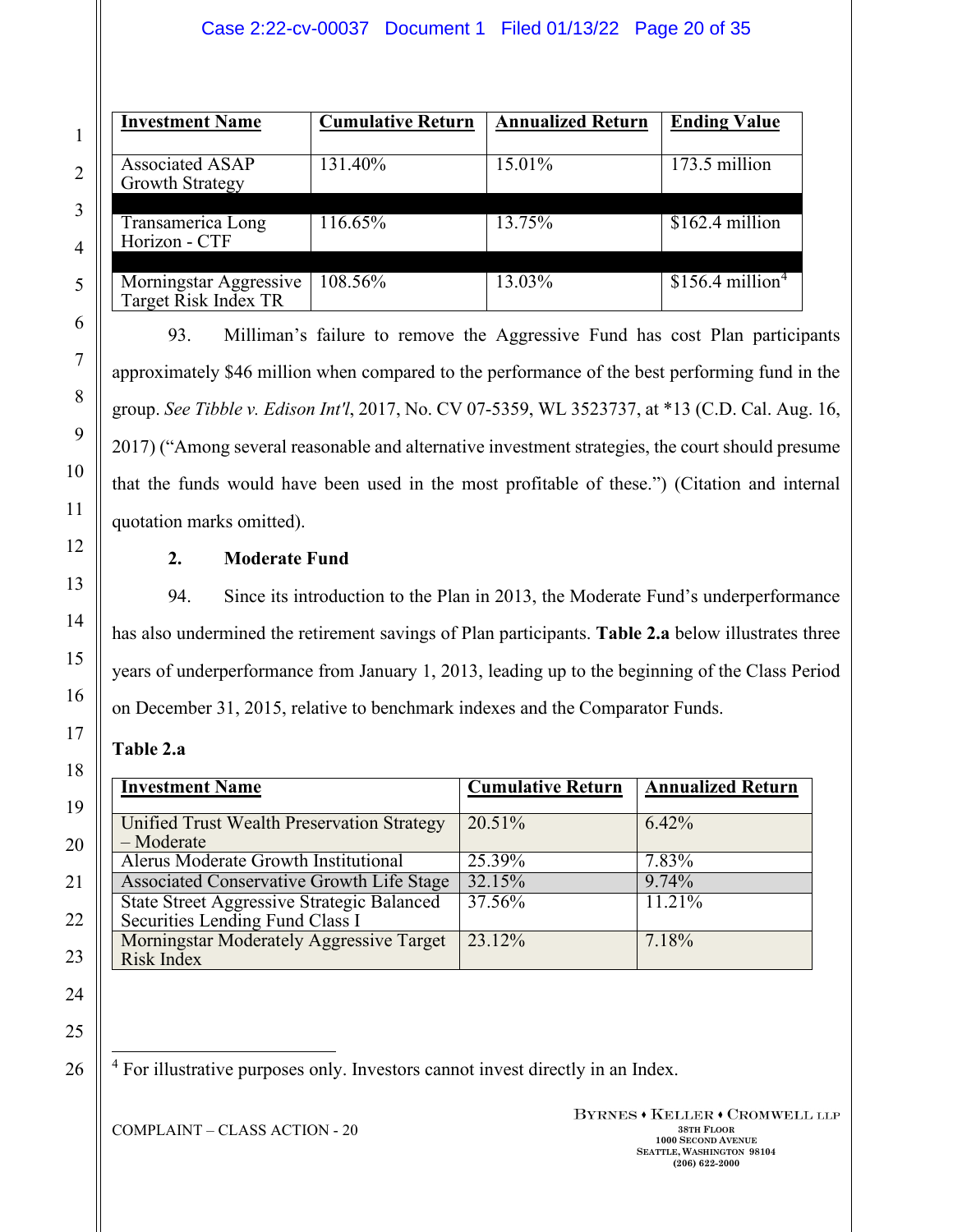95. Any fiduciary monitoring the Plan would have used the Morningstar Moderately Aggressive Target Index and Comparator Funds listed in **Table 2.a** as benchmarks for the performance of the Moderate Fund. At the end of the three-year period, the Milliman Defendants would have seen that the Moderate Fund had underperformed its benchmark every single year for a cumulative underperformance total of 2.6%. Compared to the best performing fund among the Comparator Funds the underperformance exceeded 17%. Despite this dreadful underperformance, the Milliman Defendants did not remove the Moderate Fund from the Plan. Predictably, the fund's underperformance continued throughout the Class Period.

96. **Table 2.b** illustrates the underperformance of the Moderate Fund from January 1, 2016, through December 31, 2021, on an annualized and cumulative basis relative to Comparator Funds and the Morningstar Benchmark Index. Like the Aggressive Fund, the Moderate Fund underperformed its category index, the Morningstar Moderately Aggressive Risk Index, every single year except 2018, which represents eight of nine years of underperformance relative to its Morningstar benchmark. Furthermore, the differences in annual performance are even more pronounced when viewed on a cumulative basis compounded over time.

| <b>Table 2.b</b> |  |
|------------------|--|
|------------------|--|

| Investment<br><b>Name</b>                                                | 2016     | 2017     | 2018      | 2019     | 2020      | 2021     | <b>Cumulative</b> |
|--------------------------------------------------------------------------|----------|----------|-----------|----------|-----------|----------|-------------------|
| <b>Unified Trust</b><br>Wealth<br>Preservation<br>Strategy -<br>Moderate | 6.27%    | 17.24%   | $-5.42%$  | 19.63%   | 8.15%     | 13.94%   | 73.70%            |
| Alerus Moderate<br>Growth<br>Institutional                               | 9.53%    | 15.54%   | $-6.37%$  | 21.51%   | 15.62%    | 14.75%   | 91.00%            |
| $+/-$ Unified<br>Moderate                                                | $-3.26%$ | $+1.70%$ | 0.95%     | $-1.88%$ | $-7.47\%$ | $-0.81%$ | $-17.30\%$        |
| Associated<br>Conservative<br>Growth Life<br><b>Stage</b>                | 7.59%    | 19.00%   | $-4.93\%$ | 22.84%   | 21.27%    | 14.51%   | 107.65%           |

COMPLAINT – CLASS ACTION - 21 **38TH FLOOR** 

BYRNES . KELLER . CROMWELL LLP **1000 SECOND AVENUE**

**SEATTLE, WASHINGTON 98104 (206) 622-2000**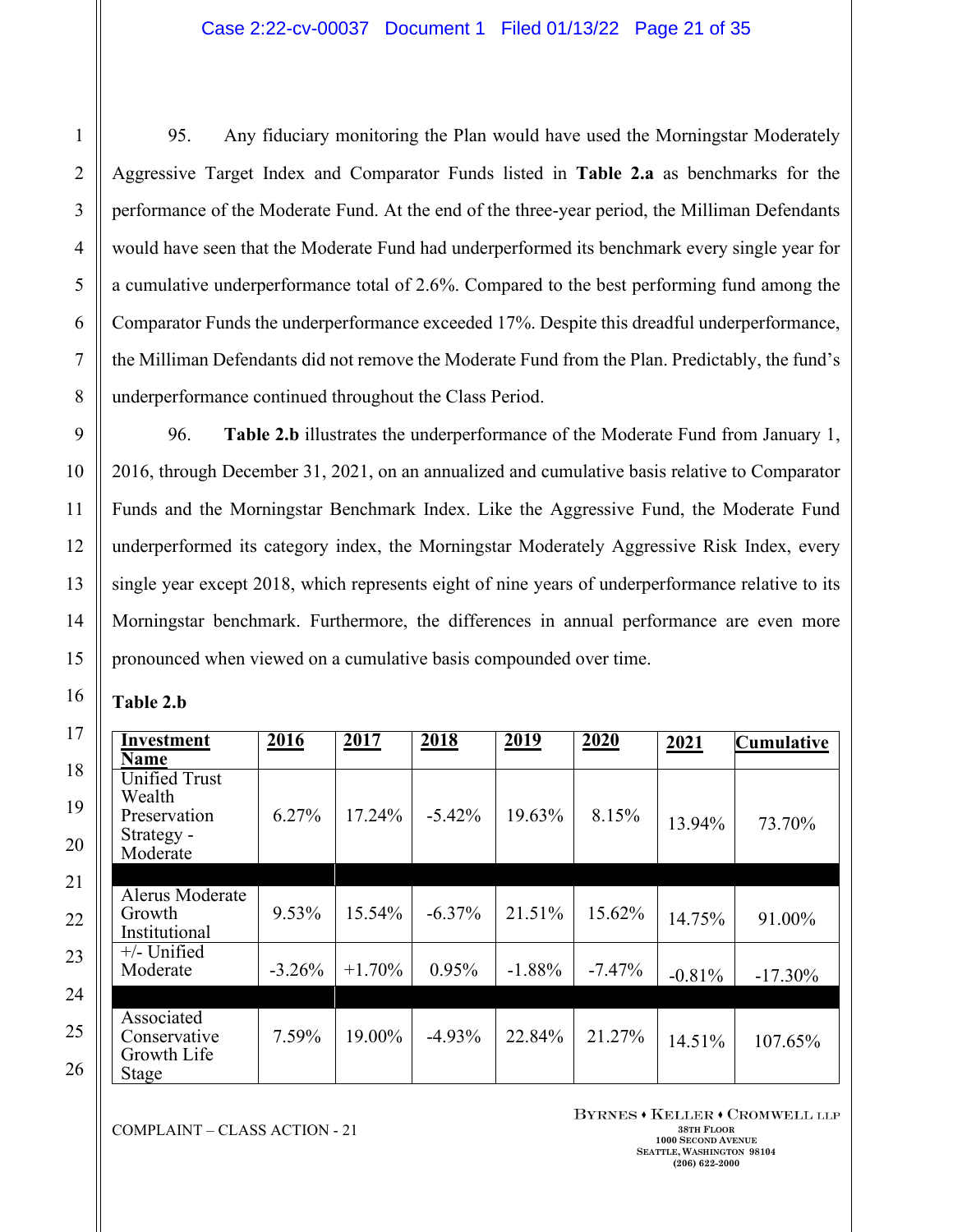#### Case 2:22-cv-00037 Document 1 Filed 01/13/22 Page 22 of 35

| Investment<br>Name                                                                                  | 2016      | 2017      | 2018      | 2019      | 2020      | 2021      | <b>Cumulative</b> |
|-----------------------------------------------------------------------------------------------------|-----------|-----------|-----------|-----------|-----------|-----------|-------------------|
| $+/-$ Unified<br>Moderate                                                                           | $-1.32%$  | $-1.76%$  | $-0.49%$  | $-3.21\%$ | $-13.12%$ | $-0.57%$  | $-33.95%$         |
| <b>State Street</b><br>Aggressive<br>Strategic<br>Balanced<br>Securities<br>Lending Fund<br>Class I | 9.85%     | 19.29%    | $-7.33\%$ | 23.93%    | 15.25%    | 17.16%    | 103.22%           |
| $+/-$ Unified<br>Moderate                                                                           | $-3.58\%$ | $-2.05\%$ | $+1.91\%$ | $-4.30\%$ | $-7.1\%$  | $-3.22\%$ | $-29.52%$         |
| Morningstar<br>Mod Aggressive<br>Target Risk<br>Index                                               | 10.21%    | 18.89%    | $-6.74%$  | 22.95%    | 13.51%    | 14.04%    | 94.49%            |
| $+/-$ Unified<br>Moderate                                                                           | $-3.94\%$ | $-1.65%$  | $+1.32\%$ | $-3.32\%$ | $-5.36\%$ | $-0.10%$  | $-20.79%$         |

97. When compared to the investment performance of its peer within the Allocation-70%-85% Equity Funds universe, the breadth of the Moderate Fund's underperformance exemplifies another complete failure of Milliman's fiduciary process. Based on Morningstar data, as of December 31, 2021, the Moderate Fund performed worse than 70% of peer funds over the preceding 5-year period, worse than 82% of peer funds over the preceding 3-year period, and worse than 77% of all peer funds over the preceding 1-year period. Given the Moderate Fund's poor 1 year and 3-year rankings, once Morningstar releases its ten-year rankings in 2022, it is highly likely the Fund will finish near or in the bottom quartile among its peers for the ten-year period.

98. During the Class Period, the assets of the Moderate Fund averaged approximately \$85 million. **Table 2.c** demonstrates the financial significance of this underperformance by showing the growth of \$85 million invested in the Moderate Fund as compared to the growth of \$85 million invested in each of the Comparator Funds from January 1, 2016, through December 31, 2021.

26

1

2

3

4

5

6

7

8

9

10

11

12

13

14

15

16

17

18

19

20

21

22

23

24

25

COMPLAINT – CLASS ACTION - 22 **38TH FLOOR**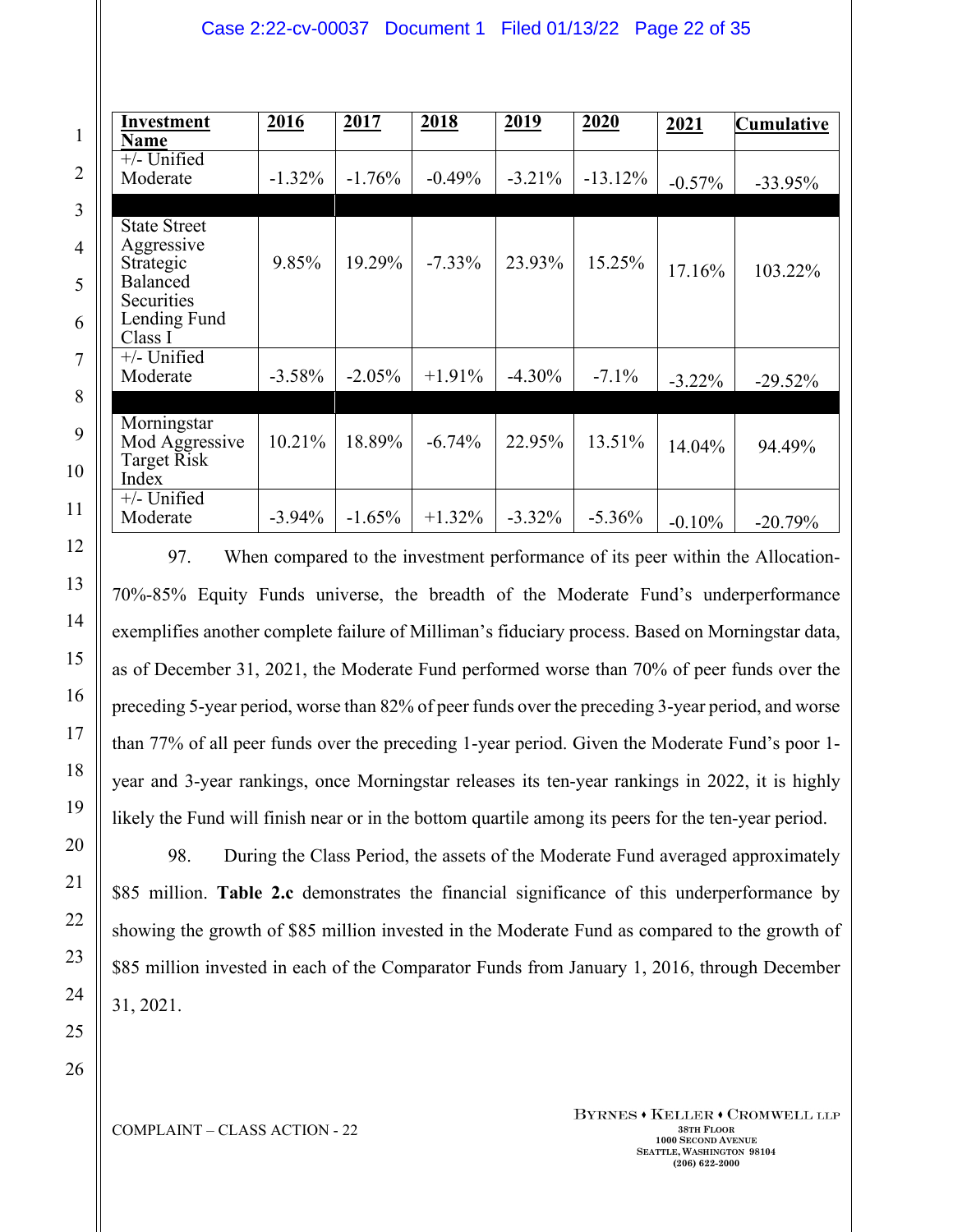# **Table 2.c**

1

2

3

4

5

6

7

8

9

10

11

12

13

14

15

16

17

18

19

20

21

22

23

24

| <b>Investment Name</b>                                                                         | <b>Cumulative Return</b> | <b>Annualized Return</b> | <b>Ending Value</b> |
|------------------------------------------------------------------------------------------------|--------------------------|--------------------------|---------------------|
| Unified Trust Wealth                                                                           | 73.70%                   | 9.64%                    | $$147.6$ million    |
| Preservation Strategy -                                                                        |                          |                          |                     |
| Moderate I                                                                                     |                          |                          |                     |
| <b>Alerus Moderate Growth</b><br>Institutional                                                 | 91.00%                   | 11.39%                   | $$162.3$ million    |
|                                                                                                |                          |                          |                     |
| <b>Associated Conservative</b><br>Growth Life Stage                                            | 107.65%                  | 12.95%                   | \$176.4 million     |
|                                                                                                |                          |                          |                     |
| <b>State Street Aggressive</b><br><b>Strategic Balanced Securities</b><br>Lending Fund Class I | 103.22%                  | 12.55%                   | $$172.7$ million    |
|                                                                                                |                          |                          |                     |
| Morningstar Moderately<br><b>Aggressive Target Risk</b><br>Index                               | 94.49%                   | 11.73%                   | $$165.3$ million    |

99. Milliman's failure to remove the Moderate Fund has cost Plan participants approximately \$28.8 million when compared to the performance of the best performing fund in the group.

## **3. Conservative Fund**

100. Since its introduction to the Plan in 2013, the Conservative Fund's underperformance has also undermined the retirement savings of Plan participants. **Table 3.a** below illustrates three years of underperformance from January 1, 2013, through December 31, 2015, relative to benchmark indexes and the Comparator Funds.

## **Table 3.a**

| <b>Investment Name</b>                       | <b>Cumulative Return</b> | <b>Annualized Return</b> |
|----------------------------------------------|--------------------------|--------------------------|
| Unified Trust Wealth Preservation            | 17.62%                   | 5.56%                    |
| Strategy - Conservative                      |                          |                          |
| <b>Alerus Conservative Growth</b>            | 21.69%                   | 6.76%                    |
| Institutional                                |                          |                          |
| <b>Associated Growth Balanced Life Stage</b> | 27.04%                   | 8.30%                    |
| Benefit FCI Life Strategy Growth CL B        | $25.21\%$                | 7.78%                    |
| Morningstar Moderate Target Risk             | 17.75%                   | $5.60\%$                 |
| Index                                        |                          |                          |

26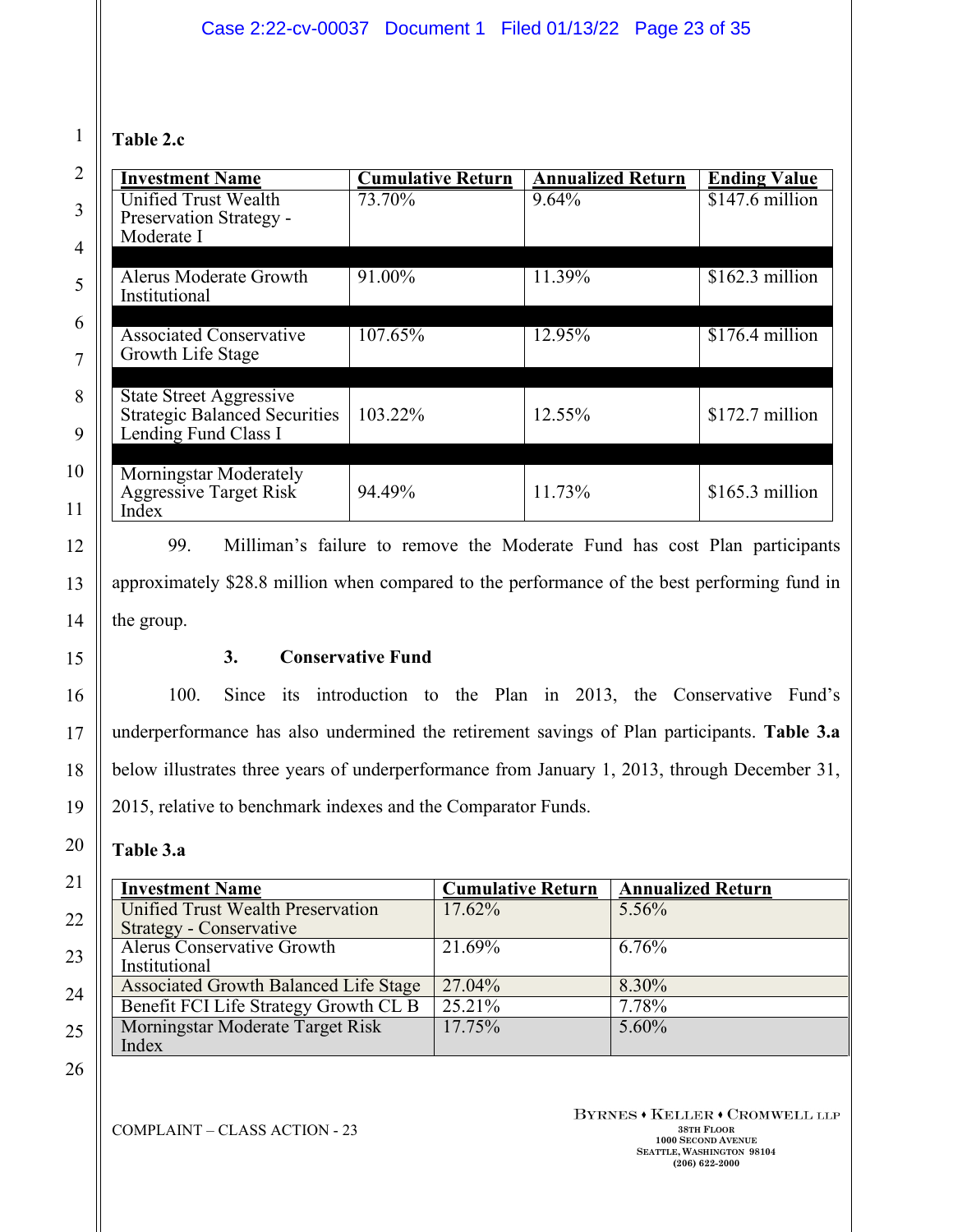101. Monitoring the Plan, any fiduciary would have used the Morningstar Moderate Target Index and Comparator Funds listed in **Table 3.a** as benchmarks for the performance of the Conservative Fund. At the end of the three-year period, the Milliman Defendants would have seen that its Conservative Fund had underperformed its benchmark slightly. More importantly however, compared to the best performing fund among the Comparator Funds, the underperformance was 9.29%. Despite this dreadful underperformance, the Milliman Defendants did not remove the Conservative Fund from the Plan. Predictably, the fund's underperformance continued throughout the Class Period.

102. **Table 3.b** illustrates the underperformance of the Conservative Fund from January 1, 2016, through December 31, 2021, on an annualized and cumulative basis relative to Comparator Funds and the Morningstar Benchmark Index. As illustrated in **Table 3.b**, the Conservative Fund underperformed its benchmark every single year except 2018 and 2021, which represents seven of nine years of underperformance relative to its Morningstar benchmark. Furthermore, the differences in annual performance are even more pronounced when viewed on a cumulative basis compounded over time.

| <b>Table 3.b</b> |  |
|------------------|--|
|------------------|--|

| Investment                                                                   | 2016     | 2017      | 2018      | 2019     | 2020      | 2021     | Cumulative |
|------------------------------------------------------------------------------|----------|-----------|-----------|----------|-----------|----------|------------|
| <b>Name</b>                                                                  |          |           |           |          |           |          |            |
| <b>Unified Trust</b><br>Wealth<br>Preservation<br>Strategy -<br>Conservative | $6.69\%$ | 12.94%    | $-4.10\%$ | 18.39%   | 8.99%     | 10.72%   | 65.10%     |
|                                                                              |          |           |           |          |           |          |            |
| Alerus<br>Conservative<br>Growth<br>Institutional                            | 8.14%    | 13.31%    | $-4.06%$  | 19.09%   | 14.30%    | 11.87%   | 79.00%     |
| $+/-$ Unified<br>Conservative                                                | $-1.45%$ | $-0.37\%$ | $+0.04\%$ | $-0.69%$ | $-5.31\%$ | $-1.15%$ | $-14.90\%$ |
|                                                                              |          |           |           |          |           |          |            |
| Associated<br>Growth<br><b>Balanced Life</b><br>Stage                        | $7.00\%$ | 16.74%    | $-4.12\%$ | 20.74%   | 18.72%    | 11.55%   | 91.50%     |

COMPLAINT – CLASS ACTION - 24 **38TH FLOOR**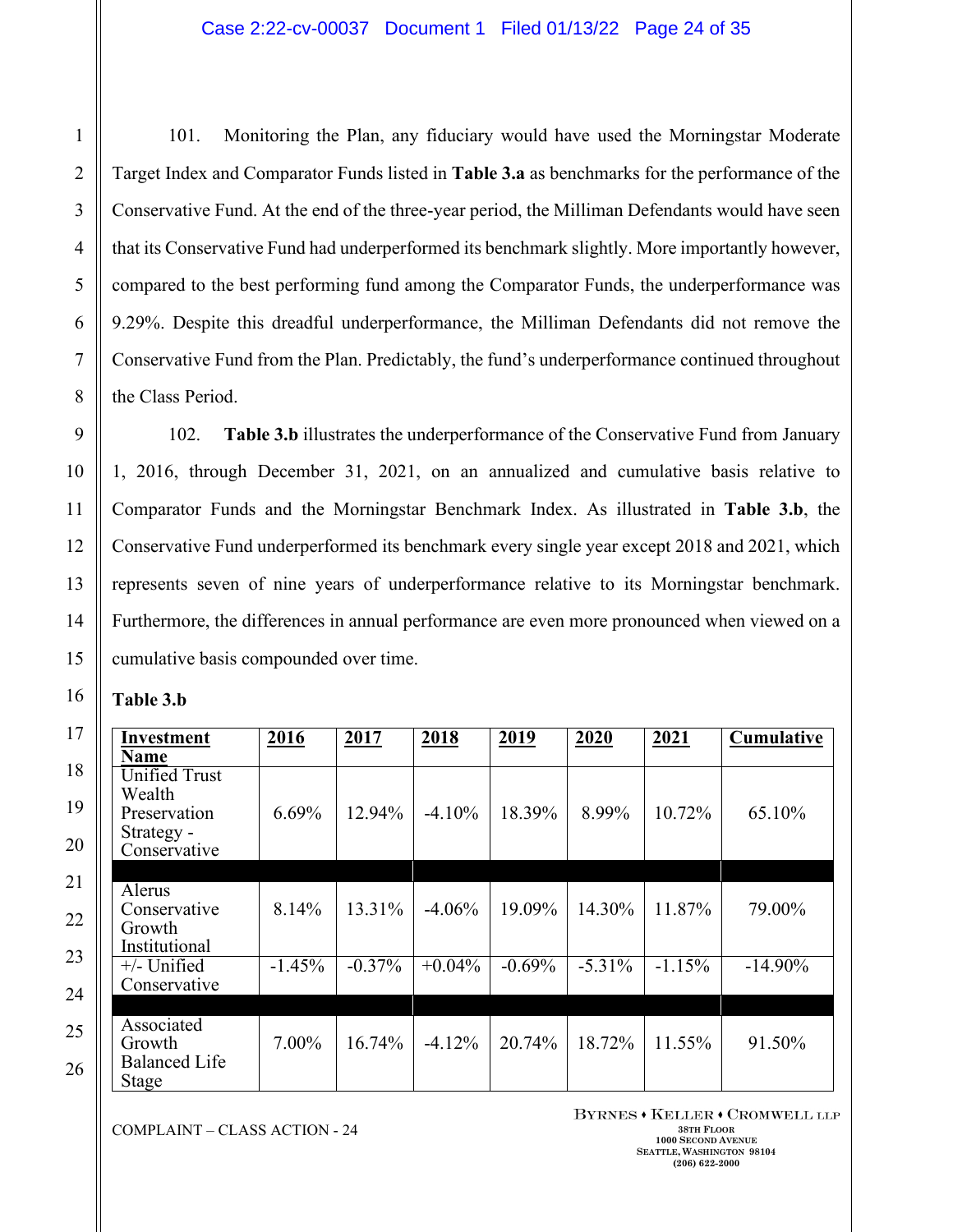#### Case 2:22-cv-00037 Document 1 Filed 01/13/22 Page 25 of 35

| Investment             | 2016      | 2017      | 2018      | <u>2019</u> | 2020      | <u>2021</u> | <b>Cumulative</b> |
|------------------------|-----------|-----------|-----------|-------------|-----------|-------------|-------------------|
| <b>Name</b>            |           |           |           |             |           |             |                   |
| $+/-$ Unified          |           |           |           |             |           |             |                   |
| Conservative           | $-0.31%$  | $-3.80\%$ | $+0.02\%$ | $-2.35%$    | $-9.73%$  | $-0.83%$    | $-26.40%$         |
|                        |           |           |           |             |           |             |                   |
| Benefit FCI Life       |           |           |           |             |           |             |                   |
| <b>Strategy Growth</b> | 7.68%     | 16.51%    | $-5.90\%$ | 20.87%      | 15.87%    | 15.31%      | 90.66%            |
| CLB                    |           |           |           |             |           |             |                   |
| $+/-$ Unified          |           |           |           |             |           |             |                   |
| Conservative           | $-0.99\%$ | $-3.57\%$ | $+1.80\%$ | $-2.48%$    | $-6.88%$  | $-4.59%$    | $-25.56%$         |
|                        |           |           |           |             |           |             |                   |
| Morningstar            |           |           |           |             |           |             |                   |
| Moderate Target        | 8.57%     | 14.66%    | $-4.76%$  | 19.03%      | 12.82%    | 10.19%      | 75.44%            |
| Risk Index             |           |           |           |             |           |             |                   |
| $+/-$ Unified          |           |           |           |             |           |             |                   |
| Conservative           | $-1.88%$  | $-1.72%$  | $+0.66%$  | $-0.64%$    | $-3.83\%$ | $+0.53\%$   | $-10.34\%$        |

103. When compared to the investment performance of its peers within the Allocation-50-70% Equity Fund universe, the breadth of the Conservative Fund's underperformance is yet another stunning if not a complete failure of Milliman's fiduciary process. Based on Morningstar data, as of December 31, 2021, the Conservative Fund performed worse than 79% of all peer funds over the preceding 5-year period, worse than 81% of all peer funds over the preceding 3-year period, and worse than 82% of all peer funds over the preceding 1-year period. Given the Conservative Fund's poor 1-year and 3-year rankings, once Morningstar releases its ten-year rankings in 2022, it is highly likely the Fund will finish near or in the bottom quartile among its peers for the ten-year period.

104. During the Class Period, the assets of the Conservative Fund averaged approximately \$40 million. **Table 3.c** demonstrates the financial significance of this underperformance by showing the growth of \$40 million invested in the Conservative Fund as compared to the growth of \$40 million invested in each of the Comparator Funds from January 1, 2016, through December 31, 2021.

23 24 25

26

1

2

3

4

5

6

7

8

9

10

11

12

13

14

15

16

17

18

19

20

21

22

COMPLAINT – CLASS ACTION - 25 **38TH FLOOR**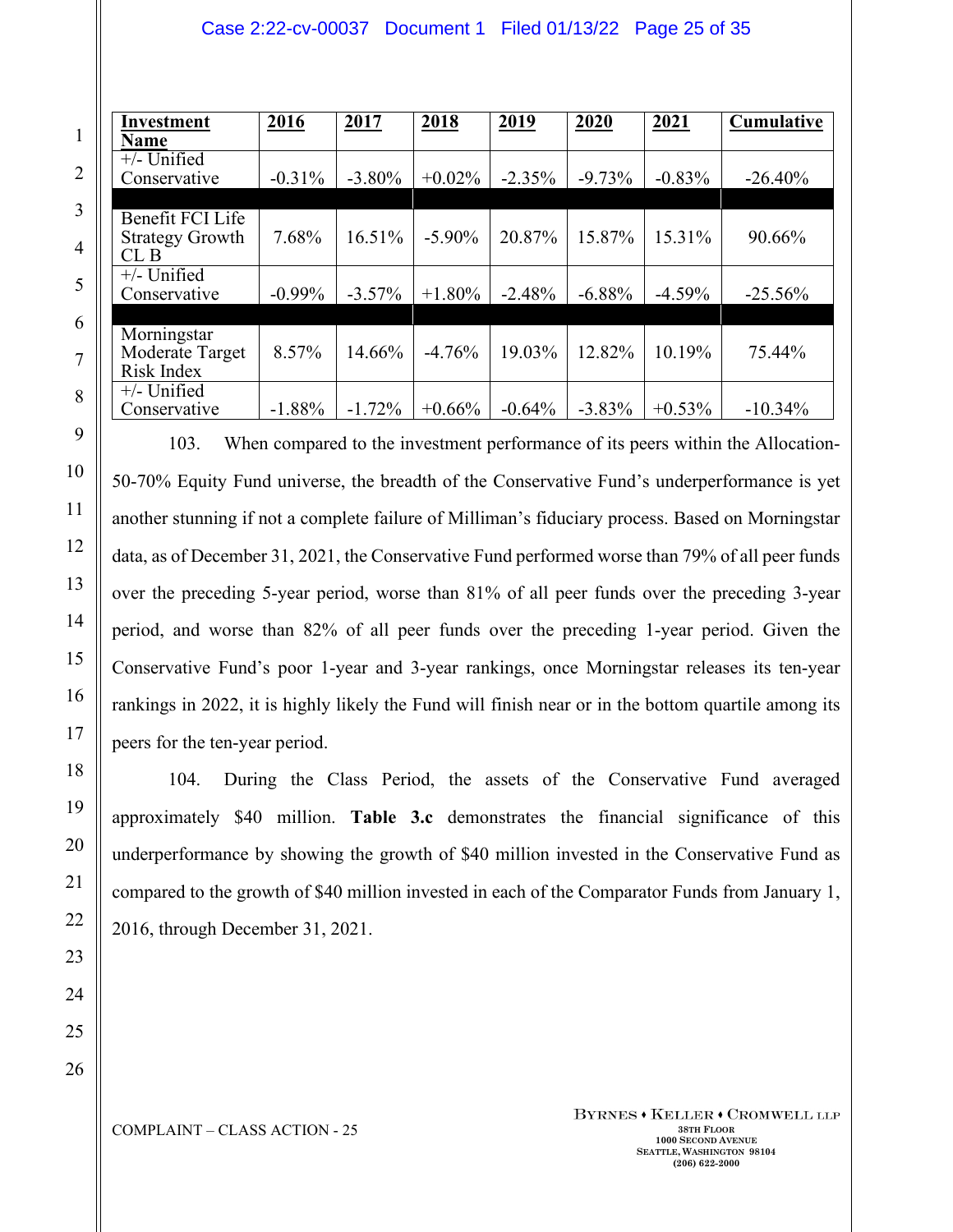## **Table 3.c**

1

2

3

4

5

| <b>Cumulative Return</b> | <b>Annualized Return</b> | <b>Ending Value</b> |
|--------------------------|--------------------------|---------------------|
| 65.10%                   | 8.72%                    | \$66 million        |
|                          |                          |                     |
|                          |                          |                     |
| 79.00%                   | 10.19%                   | \$71.5 million      |
|                          |                          |                     |
| 91.5%                    | 11.44%                   | \$76.6 million      |
|                          |                          |                     |
|                          |                          |                     |
|                          |                          | \$76.2 million      |
|                          |                          |                     |
| 75.44%                   | 9.82%                    | \$70.1 million      |
|                          |                          |                     |
|                          | 90.66%                   | 11.36%              |

105. Milliman's failure to remove the Moderate Fund has costed Plan participants approximately \$10.6 million when compared to the performance of the best performing fund in the group.

# **V. CLASS ACTION ALLEGATIONS**

106. 29 U.S.C. §1132(a)(2) authorizes any participant or beneficiary of the Plan to bring an action individually on behalf of the Plan to enforce a breaching fiduciary's liability to the plan under 29 U.S.C. §1109(a).

107. In acting in this representative capacity and to enhance the due process protections of unnamed participants and beneficiaries of the Plan, as an alternative to direct individual actions on behalf of the Plan under 29 U.S.C. §1132(a)(2) and (3), Plaintiff seeks to certify this action as a class action on behalf of all participants and beneficiaries of the Plan. Specifically, Plaintiff seeks to certify, and to be appointed as representative of, the following class:

All participants and beneficiaries of the Plan who invested in any of the Unified Funds from January 13, 2016, through the date of judgment, excluding the Milliman Defendants, any of their directors, and any officers or employees of the Milliman Defendants with responsibility for the Plan's investment or administrative function.

26

COMPLAINT – CLASS ACTION - 26 **38TH FLOOR**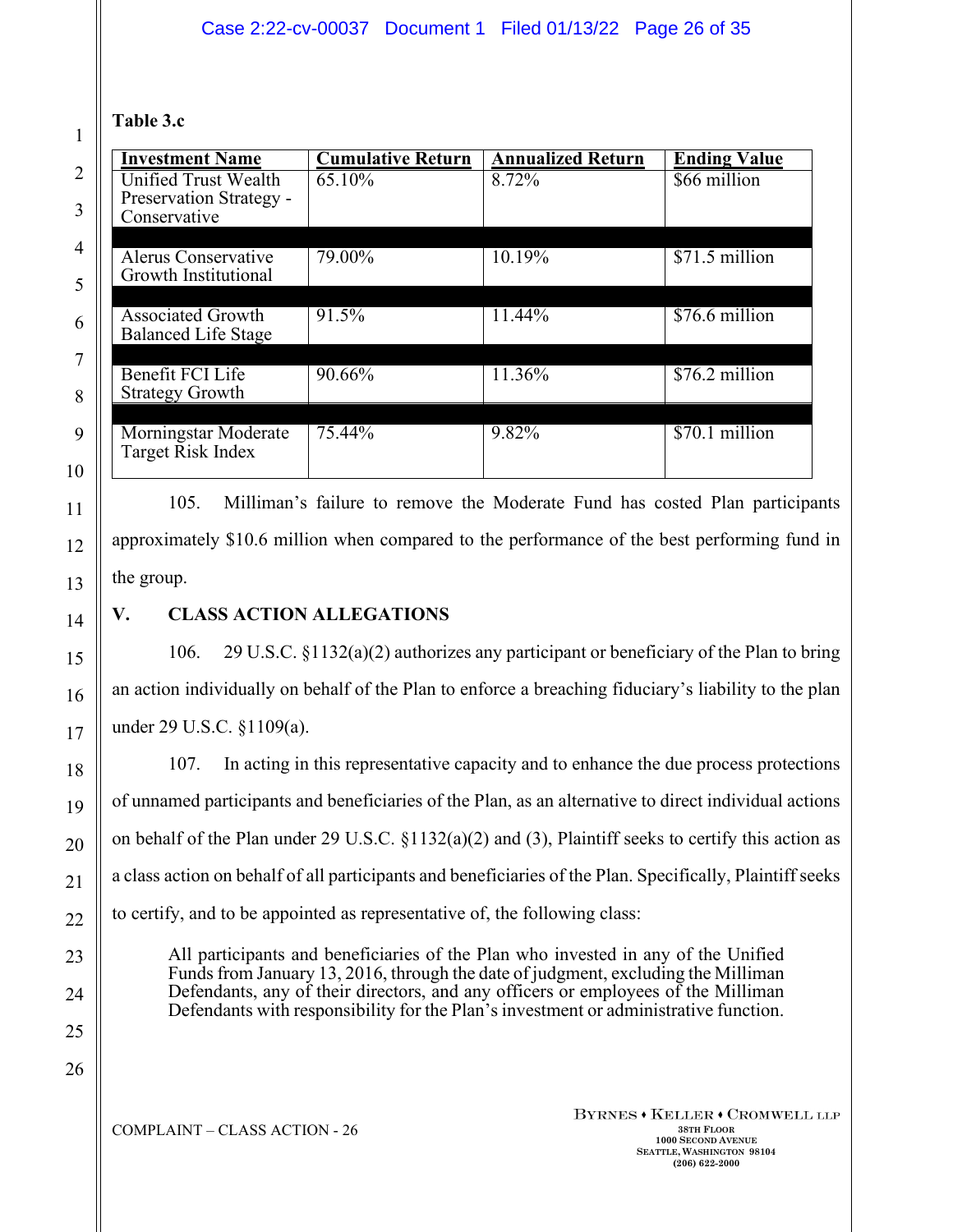108. This action meets the requirements of Rule 23 and is certifiable as a class action for the following reasons:

- a. The Class includes thousands of members and is so large that joinder of all its members is impracticable.
- b. There are numerous questions of law and fact common to this Class because the Milliman Defendants owed the same fiduciary duties to the Plan and to all participants and beneficiaries and took a common course of actions and omissions as alleged herein as to the Plan, and not as to any individual participant, that affected all Class members through their participation in the Plan in the same way. Thus, questions of law and fact common to the Class include, without limitation, the following: (i) whether each of the Defendants are fiduciaries liable for the remedies provided by 29 U.S.C. §1109(a); (ii) whether the fiduciaries of the Plan breached their fiduciary duties to the Plan by employing an imprudent process for monitoring and evaluating Plan investment options; (iii) whether Plaintiff's claims of an imprudent process require similar inquiries and proof of the claims and therefore implicate the same set of concerns for all proposed members of the Class; (iv) what are the losses to the Plan resulting from each breach of fiduciary duty; and (v) what Plan-wide equitable and other relief the Court should impose in light of the Milliman Defendants' breach of duties.
	- c. Plaintiff's claims are typical of the claims of the Class because Plaintiff was a participant during the Class Period and all participants in the Plan were harmed by the Milliman Defendants' misconduct.

d. Plaintiff is an adequate representative of the Class because she participated in the Plan during the Class Period, has no interest that conflicts with the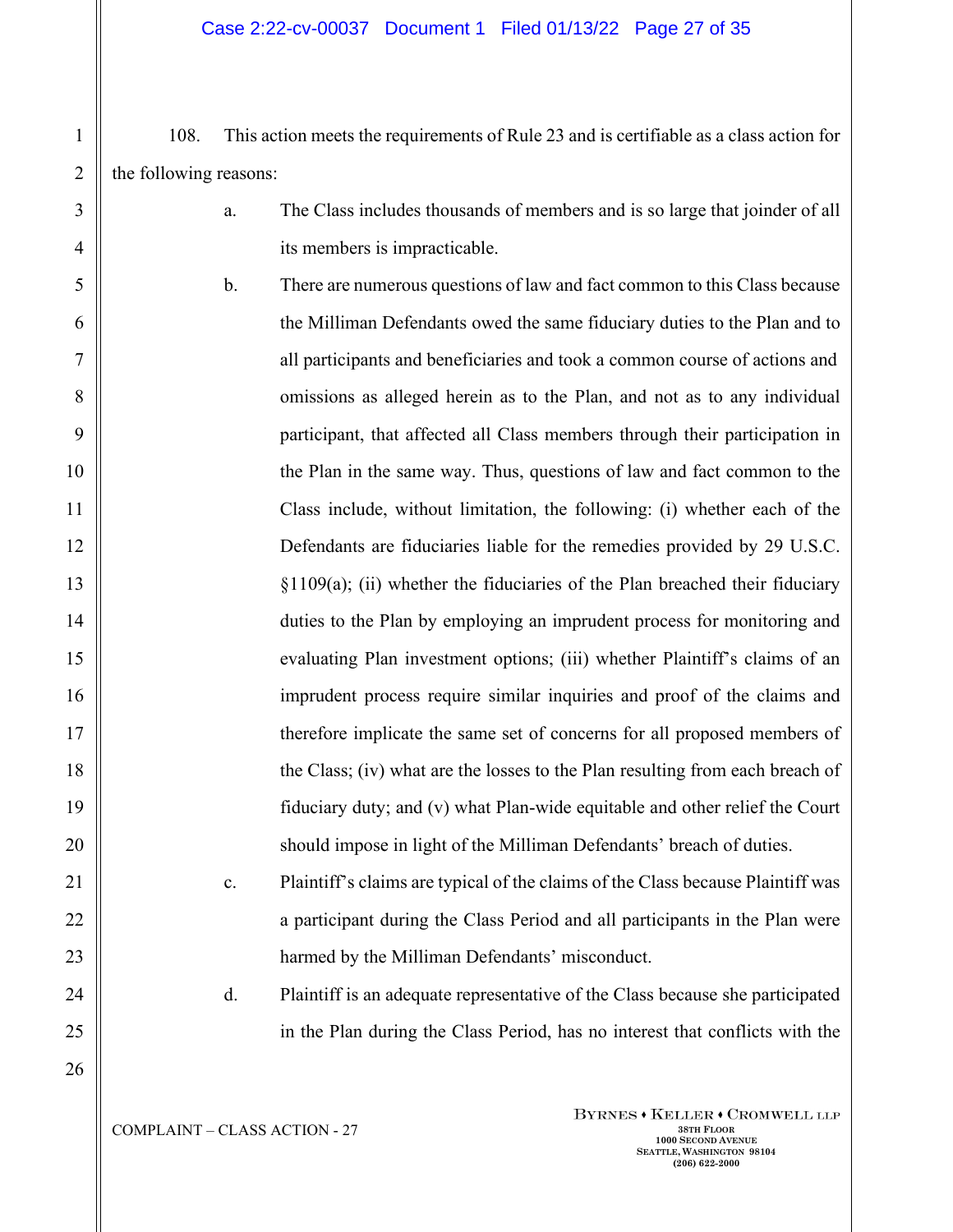Class, is committed to the vigorous representation of the Class, and has engaged experienced and competent attorneys to represent the Class.

e. There are no substantial individualized questions of law or fact among Class members on the merits of this Action.

109. Prosecution of separate actions for these breaches of fiduciary duties by individual participants and beneficiaries would create the risk of inconsistent or varying adjudications that would establish incompatible standards of conduct for the Milliman Defendants in respect to the discharge of their fiduciary duties to the Plan and personal liability to the Plan under 29 U.S.C. § 1109(a). Moreover, adjudications by individual participants and beneficiaries regarding the alleged breaches of fiduciary duties, and remedies for the Plan would, as a practical matter, be dispositive of the interests of the participants and beneficiaries not parties to the adjudication or would substantially impair or impede those participants' and beneficiaries' ability to protect their interests. Therefore, this action should be certified as a class action under Rule  $23(b)(1)(A)$  or (B).

110. Additionally, or in the alternative, certification under Rule 23(b)(2) is appropriate because the Milliman Defendants have acted or refused to act on grounds that apply generally to the Class, so that final injunctive relief or corresponding declaratory relief is appropriate respecting the Class as a whole. Plaintiff seeks reformation of the Plan to make it a more viable retirement investment option, which will benefit her and other Plan participants.

111. Additionally, or in the alternative, this action may be certified as a class under Rule 23(b)(3). A class action is the superior method for the fair and efficient adjudication of this controversy because joinder of all participants and beneficiaries is impracticable, the losses suffered by individual participants and beneficiaries may be small and it is impracticable for individual members to enforce their rights through individual actions, and the common questions of law and fact predominate over individual questions. Given the nature of the allegations, no class member has an interest in individually controlling the prosecution of this matter, and Plaintiff is aware of no difficulties likely to be encountered in the management of this matter as a class action.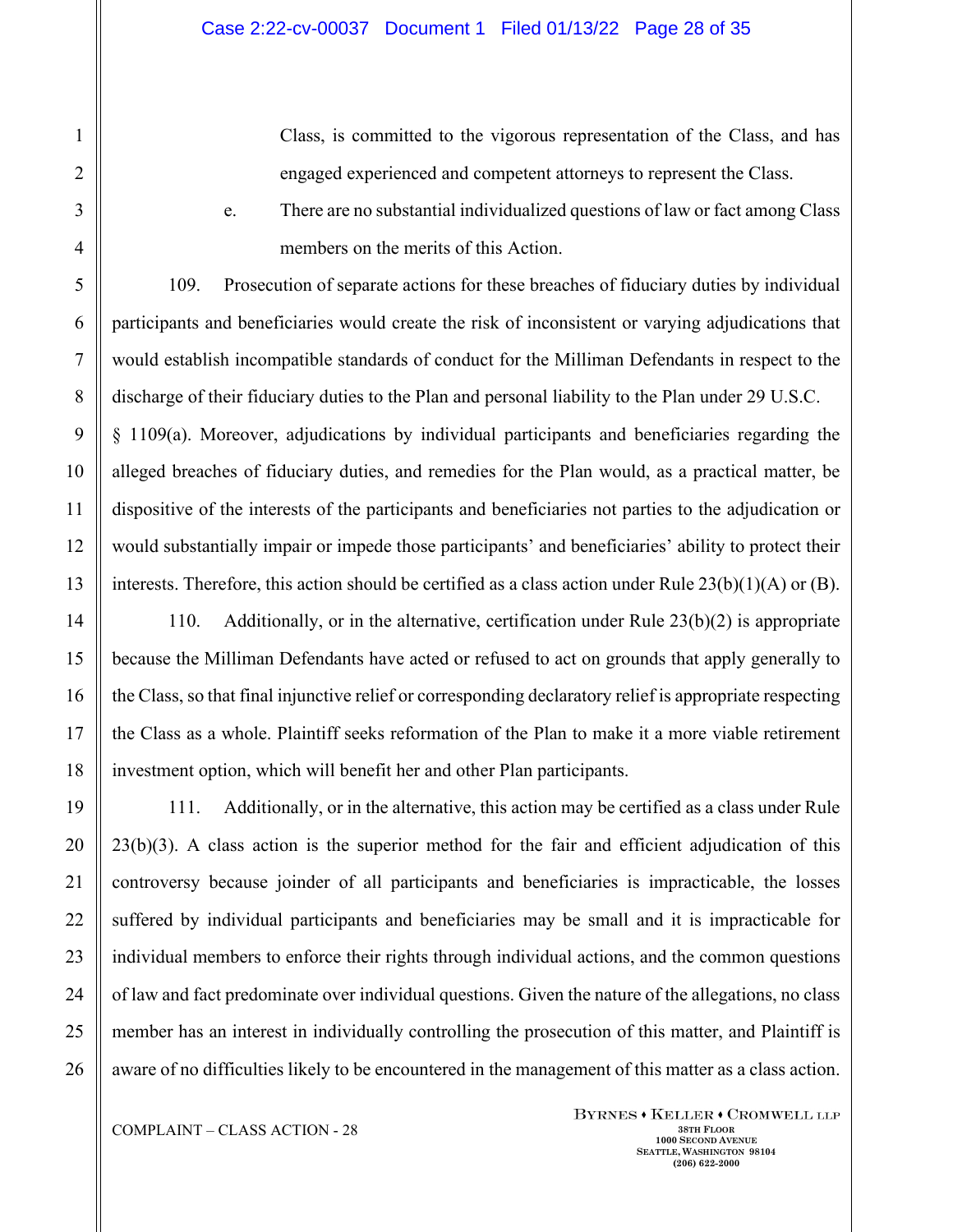112. Additionally, or alternatively, this action may be certified as to particular issues under Rule 23(c)(4), including but not limited to the Milliman Defendants' liability to the Class for their allegedly imprudent conduct.

113. Plaintiff's counsel will fairly and adequately represent the interests of the Class and is best able to represent the interests of the Class under Rule 23(g).

### **COUNT I**

#### **Breach of Duties of Loyalty and Prudence by Mismanaging the Investment Options Selected for and Retained by the Plan During the Class Period (Violation of ERISA, 29 U.S.C. § 1104)**

114. The allegations set forth in the preceding paragraphs are realleged and incorporated herein by reference.

115. At all relevant times during the Class Period, each of the Defendants acted as a fiduciary within the meaning of 29 U.S.C. § 1002(21)(A), by exercising authority and control with respect to the management of the Plan and its assets and/or was designated in the Plan Document as a named fiduciary within the meaning of 29 U.S.C. § 1102(a).

116. 29 U.S.C. § 1104(a)(1) requires plan fiduciaries to act "solely in the interest" of plan participants and beneficiaries.

> a. Subsection (A) of this section requires that the fiduciary act for the "exclusive purpose" of providing benefits to plan participants and defraying reasonable expenses of plan administration. 29 U.S.C. § 1104(a)(1)(A).

> b. Subsection (B) adds the duty of prudence, requiring a plan fiduciary to act with the "care, skill, prudence and diligence under the circumstances then prevailing that a prudent man acting in a like capacity and familiar with such matters would use in the conduct of an enterprise of a like character and with like aims." 29 U.S.C. § 1104(a)(1)(B).

117. ERISA's duty of prudence required the Defendants to give appropriate consideration to those facts and circumstances that, given the scope of their fiduciary investment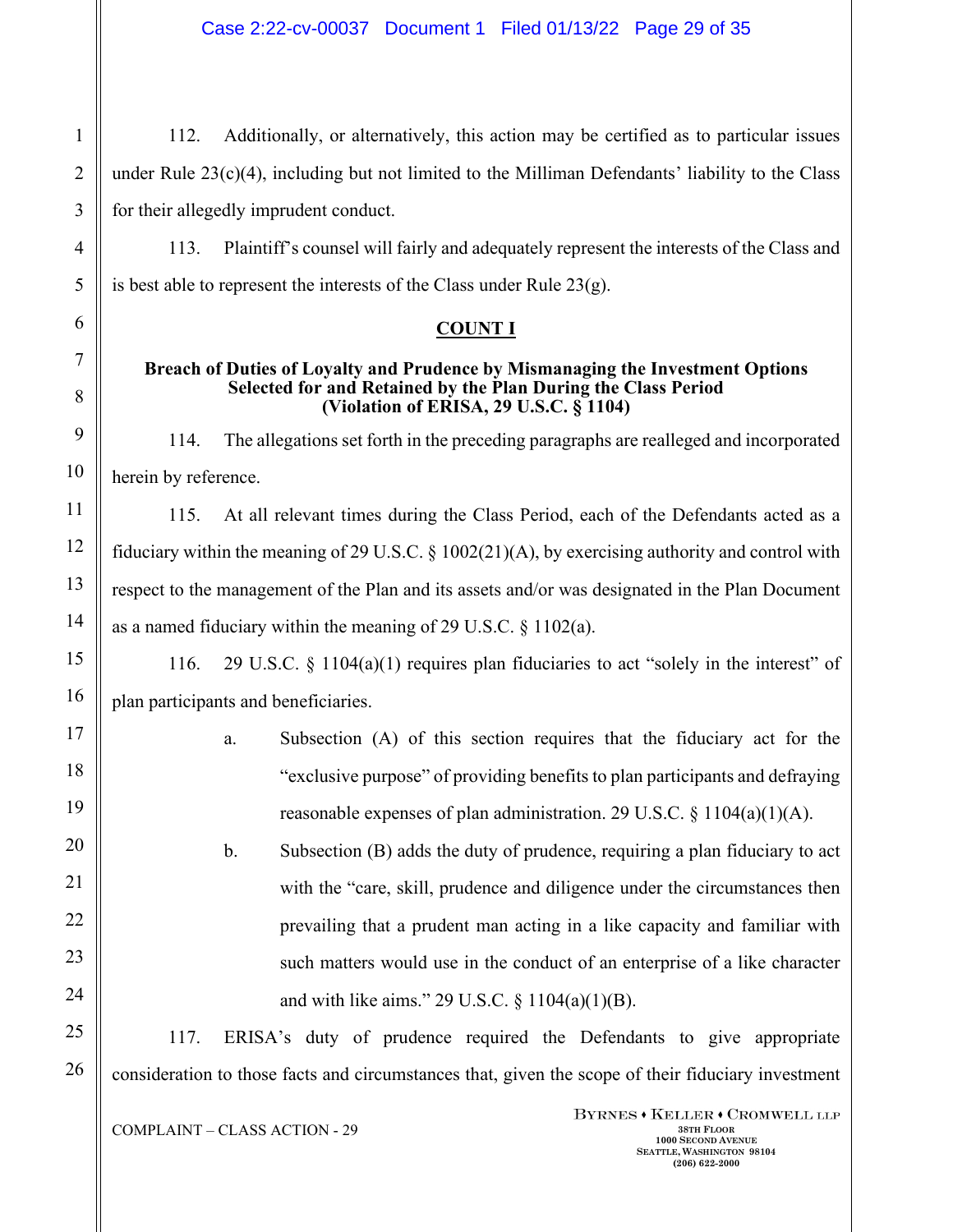duties, they knew or should have known were relevant to the particular investments of the Plan and to act accordingly. *See* 29 C.F.R. §2550.404a-1. The Supreme Court has concluded that this duty is "a continuing duty to monitor [plan] investments and remove imprudent ones." *Tibble*, 575 U.S. at 529.

118. As described above, the Defendants failed to properly evaluate the Plan's investments to ensure that each of these investments remained prudent and failed to remove the Unified Funds that were no longer prudent.

119. During the Class Period, the Defendants had a conflict of interest when retaining the Unified Funds as investment options for the Plan. Acting in their self-interest, rather than the best interests of the Plan and its participants, the Defendants imprudently and disloyally retained investment options that performed poorly and that benefited Milliman affiliated entities, rather than Plan participants, despite the availability of superior – and readily available – investment alternatives as detailed herein. A prudent fiduciary, in possession of the same information, would have removed the Unified Funds as investment options in the Plan, replaced them with more prudent and better performing alternatives as well as used the size, leverage, and bargaining power of the Plan to secure access to superior investment alternatives for Plan participants.

120. The Defendants breached their duties of prudence and loyalty with respect to the Plan by at least the following actions or omissions:

- a. failing to properly investigate the availability of, and give appropriate consideration to, funds with comparable or superior performance as alternatives to the Unified Funds;
- b. failing to evaluate and monitor on a regular basis the performance of the Unified Funds and the adverse impact of the long-term and significant underperformance of the Unified Funds on participants' retirement savings; c. failing to implement and employ an ongoing process to monitor the
	- investment performance of the Unified Funds;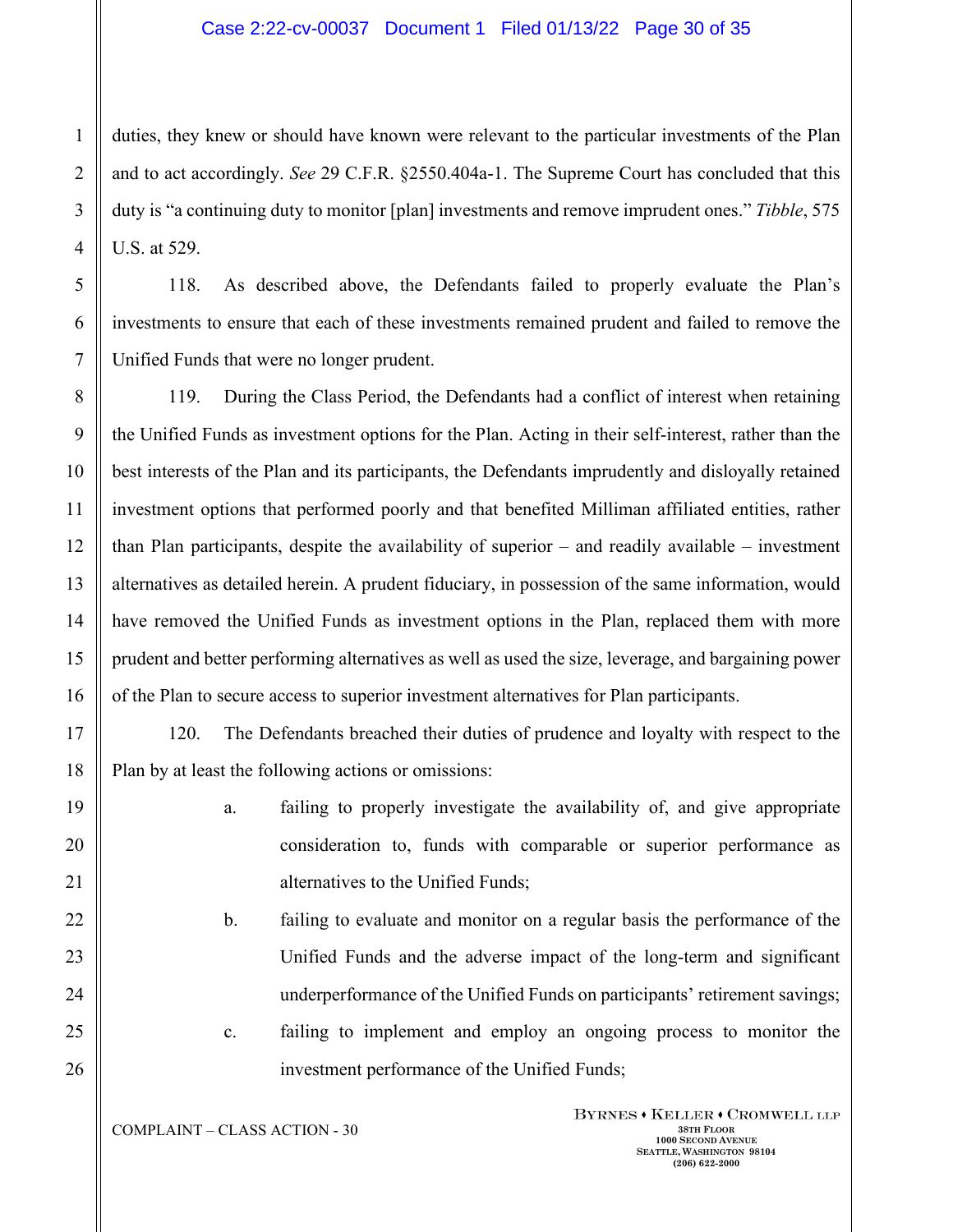d. considering and being motivated in whole or in part by Milliman Financial Risk Management LLC's continuing role as sub-adviser for the Unified Funds' \$250 million in assets; and

e. failing to promptly remove the imprudent Unified Funds.

121. Through these actions and omissions, the Defendants failed to discharge their duties with respect to the Plan: (A) solely in the interest of the participants and beneficiaries of the Plan, and for the exclusive purpose of providing benefits to participants and their beneficiaries and defraying reasonable expenses of administering the Plan, in violation of ERISA  $\S 404(a)(1)(A)$ , 29 U.S.C. §1104(a)(1)(A); and (B) failed to act with the care, skill, prudence and diligence under the circumstances then prevailing that a prudent man acting in a like capacity and familiar with such matters would use in the conduct of an enterprise of a like character and with like aims, in violation of ERISA §404(a)(1)(B), 29 U.S.C. §1104(a)(1)(B).

122. As a direct and proximate result of these breaches of fiduciary duties, the Plan and each of its participants have suffered hundreds of millions of dollars of damages and lostopportunity costs which continue to accrue and for which Defendants are jointly and severally

liable pursuant to 29 U.S.C. § 1109. Pursuant to ERISA, 29 U.S.C. §§ 1132(a)(2), 1132(a)(3), and 1109(a), Defendants are liable to make good to the Plan the losses resulting from the aforementioned breaches, to restore to the Plan any profits Defendants made through the use of Plan assets, to restore to the Plan any profits resulting from the breaches of fiduciary duties alleged in this Count and are subject to other equitable or remedial relief as appropriate.

123. Each of the Milliman Defendants is liable to make good to the Plan the losses resulting from the aforementioned breaches, to restore to the Plan any profits resulting from the breaches of fiduciary duties alleged in this Count and are subject to other equitable or remedial relief as appropriate.

124. Each Milliman Defendant also participated in the breach of the other Milliman Defendants, knowing that such acts were a breach, and enabled the other Milliman Defendants to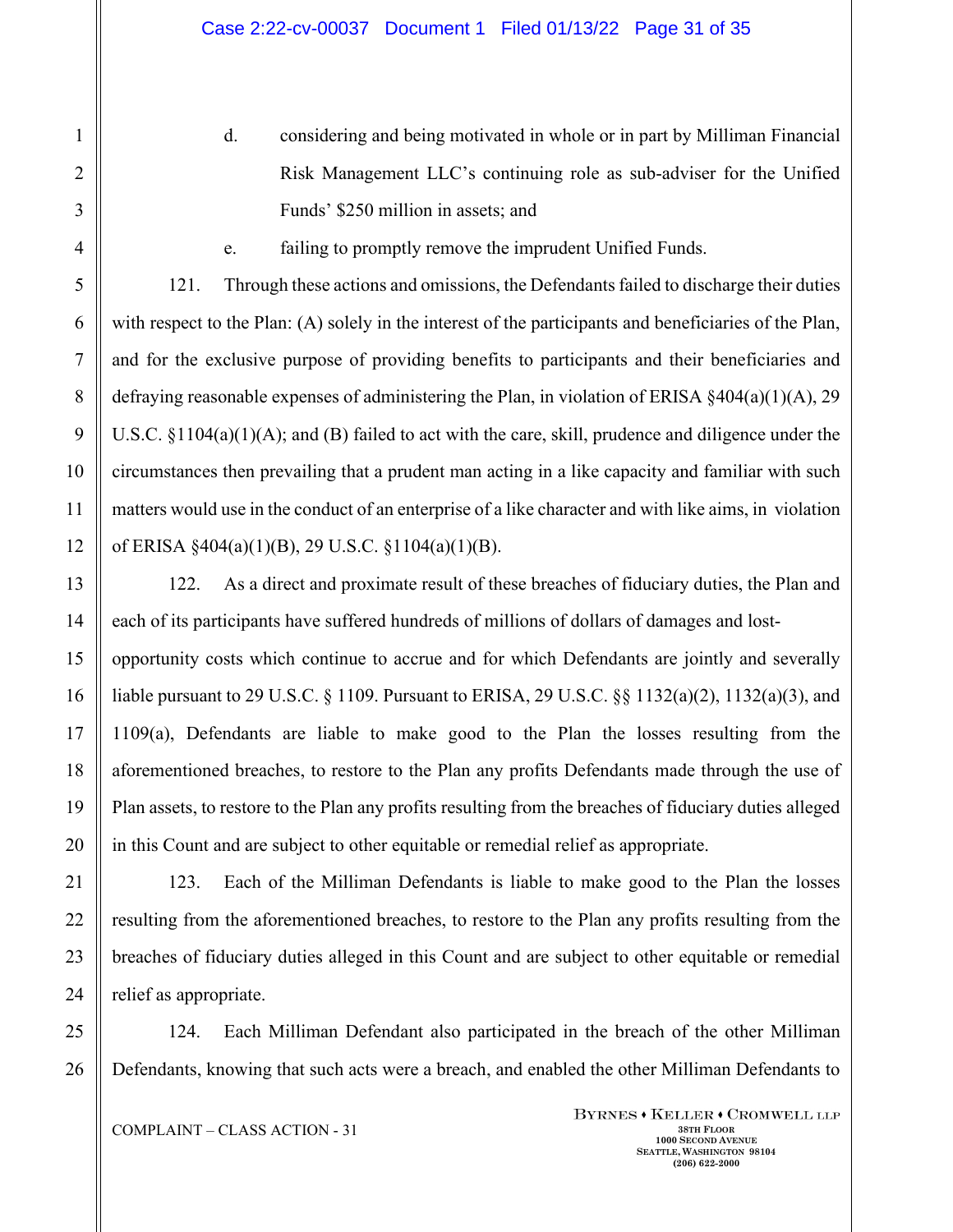commit a breach by failing to lawfully discharge its own fiduciary duties. Each Milliman Defendant knew of the breach by the other Milliman Defendants yet failed to make any reasonable effort under the circumstances to remedy the breach. Thus, each Milliman Defendant is liable for the losses caused by the breach of its co-fiduciary duties under 29 U.S.C. § 1105(a).

### **COUNT II**

### **Failure to Monitor**

### **(Against All Milliman Defendants)**

125. All allegations set forth in the Complaint are realleged and incorporated herein by reference.

126. The Defendants had a duty to monitor the performance of each individual to whom They delegated any fiduciary responsibilities. A monitoring fiduciary must ensure that the monitored fiduciaries are performing their fiduciary obligations, including those with respect to the investment and holding of Plan assets, and must take prompt and effective action to protect the Plan and participants when they are not.

127. To the extent any of the Defendant's fiduciary responsibilities were delegated to another fiduciary, the Defendant's monitoring duty included an obligation to ensure that any delegated tasks were being performed prudently and loyally.

128. The Defendants breached their fiduciary monitoring duties by, among other things:

- a. failing to monitor their appointees, to evaluate their performance, or to have a system in place for doing so, and standing idly by as the Plan suffered enormous losses as a result of their appointees' imprudent actions and omissions with respect to the Plan;
- b. failing to monitor their appointees' fiduciary process, which would have alerted any prudent fiduciary to the potential breach because of the imprudent investment options in violation of ERISA;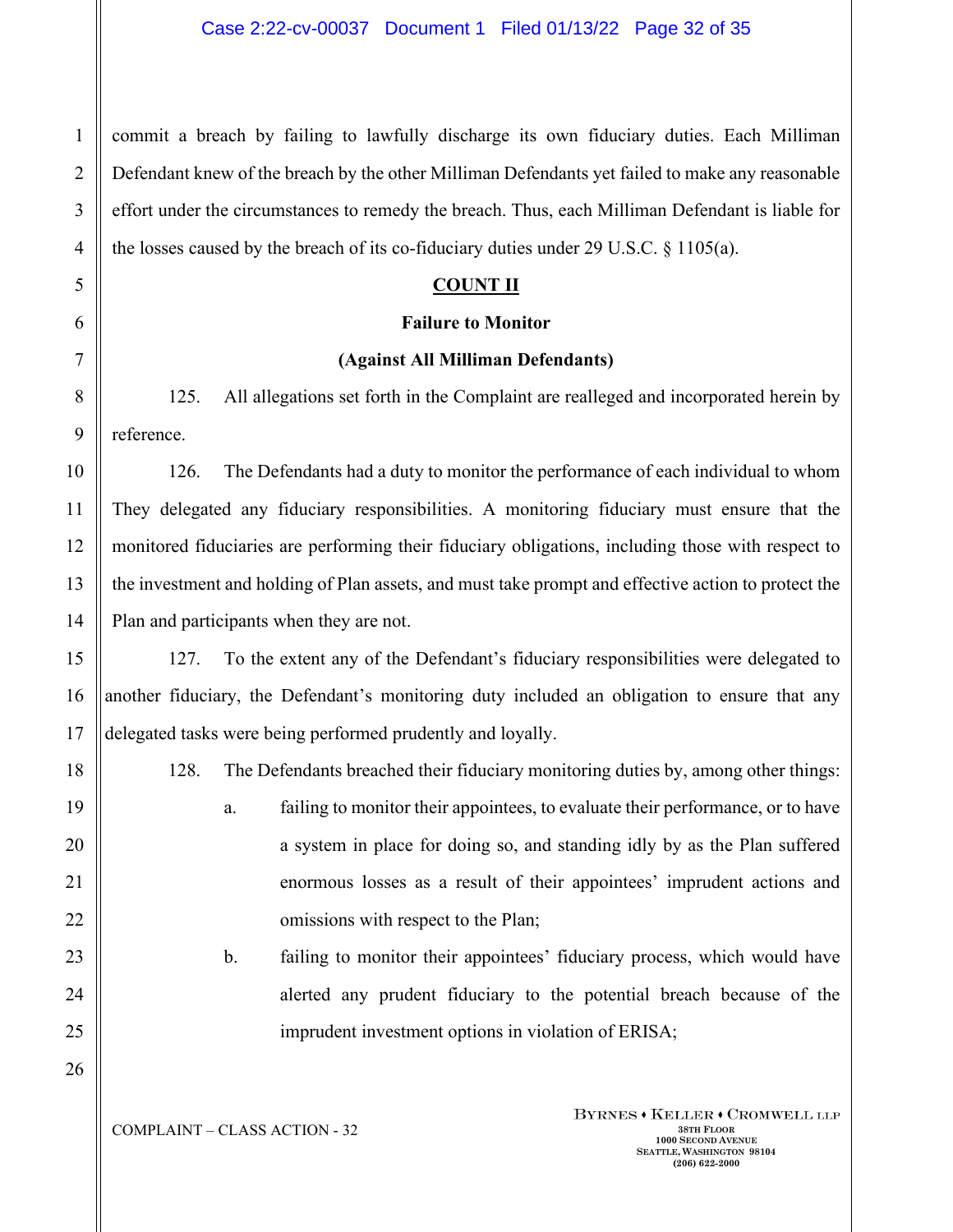| $\mathbf{1}$   |      | failing to ensure that the monitored fiduciaries had a prudent process in<br>$\mathbf{c}$ .         |
|----------------|------|-----------------------------------------------------------------------------------------------------|
| $\overline{2}$ |      | place for evaluating and ensuring that the Unified Funds were prudent; and                          |
| 3              |      | d.<br>failing to remove appointees whose performance was inadequate in that                         |
| $\overline{4}$ |      | they continued to allow imprudent investment options to remain in the Plan                          |
| 5              |      | to the detriment of Plan participants' retirement savings.                                          |
| 6              | 129. | Each fiduciary who delegated its fiduciary responsibilities likewise breached its                   |
| 7              |      | fiduciary monitoring duty by, among other things:                                                   |
| 8              |      | failing to monitor its appointees, to evaluate their performance, or to have a<br>a.                |
| 9              |      | system in place for doing so, and standing idly by as the Plan suffered                             |
| 10             |      | enormous losses as a result of its appointees' imprudent actions and                                |
| 11             |      | omissions with respect to the Plan;                                                                 |
| 12             |      | failing to monitor its appointees' fiduciary process, which would have<br>b.                        |
| 13             |      | alerted any prudent fiduciary to the potential breach because of the                                |
| 14             |      | imprudent investment options in violation of ERISA;                                                 |
| 15             |      | failing to implement a process to ensure that the appointees monitored the<br>$\mathbf{c}.$         |
| 16             |      | performance of Plan investments; and                                                                |
| 17             |      | d.<br>failing to remove appointees whose performance was inadequate in that                         |
| 18             |      | they continued to allow imprudent investment options to remain in the Plan,                         |
| 19             |      | all to the detriment of Plan participants' retirement savings.                                      |
| 20             | 130. | As a direct result of these breaches of the fiduciary duty to monitor, the Plan                     |
| 21             |      | suffered substantial losses. Had Milliman and the other delegating fiduciaries prudently discharged |
| 22             |      | their fiduciary monitoring duties, the Plan would not have suffered these losses.                   |
| 23             |      | <b>PRAYER FOR RELIEF</b>                                                                            |
| 24             |      | For these reasons, Plaintiff, on behalf of the Plan and all similarly situated Plan participants    |
| 25             |      | and beneficiaries, respectfully requests that the Court:                                            |
| 26             |      |                                                                                                     |
|                |      |                                                                                                     |

**COMPLAINT – CLASS ACTION - 33** 

 $\textbf{Byrn}\texttt{ES}\star\textbf{K}\texttt{ELLER}\star\textbf{C}\texttt{ROMWELL}\texttt{LLP}$ **1000 SECOND AVENUE SEATTLE, WASHINGTON 98104 (206) 622-2000**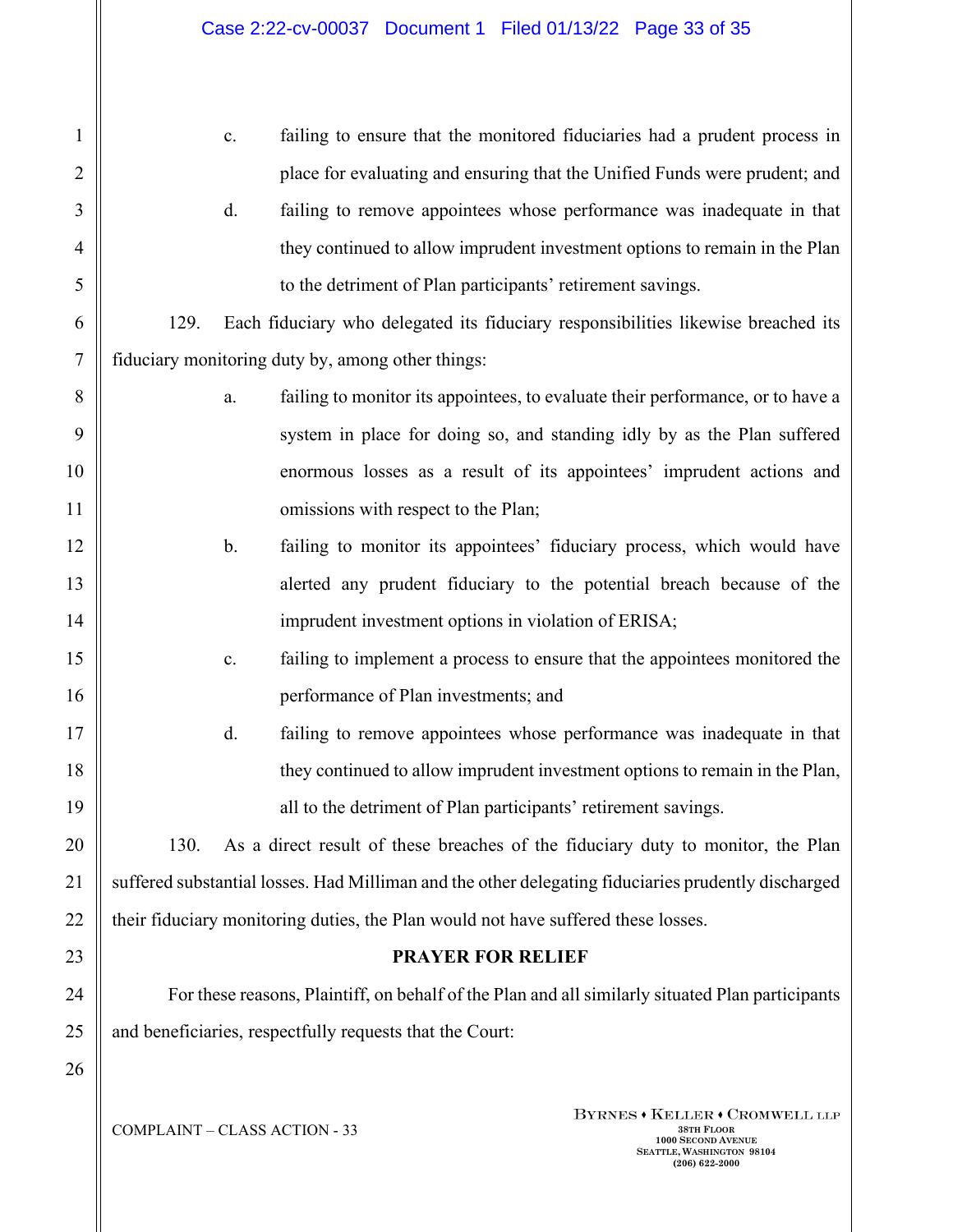- i) find and adjudge that the Milliman Defendants have breached their fiduciary duties, as described above;
- ii) find and adjudge that the Milliman Defendants are personally liable to make good to the Plan \$85 million in losses to the Plan resulting from their breaches of fiduciary duty, and to otherwise restore the Plan to the position it would have occupied but for the breaches of fiduciary duty;
- iii) find and adjudge that the Milliman Defendants are liable to the Plan for appropriate equitable relief, including but not limited to restitution and disgorgement;
- iv) determine the method by which Plan losses under 29 U.S.C. § 1109(a) should be calculated;
- v) order the Milliman Defendants to provide all accountings necessary to determine the amounts Defendants must make good to the Plan under 29 U.S.C.§ 1109(a);
- vi) impose surcharge against the Milliman Defendants and in favor of the Plan all amounts involved in any transactions which such accounting reveals were improper, excessive, and/or in violation of ERISA;
- vii) reform the Plan to include only prudent investments;
- viii) certify the Class, appoint the Plaintiff as a class representative, and appoint Sanford Heisler Sharp, LLP as Class Counsel;
- ix) award to the Plaintiff and the Class their attorney's fees and costs under 29 U.S.C. §  $1132(g)(1)$  and the common fund doctrine;
- x) order the Milliman Defendants to pay interest to the extent allowed by law; and
- xi) grant such other equitable or remedial relief as the Court deems appropriate.

COMPLAINT – CLASS ACTION - 34 **38TH FLOOR**